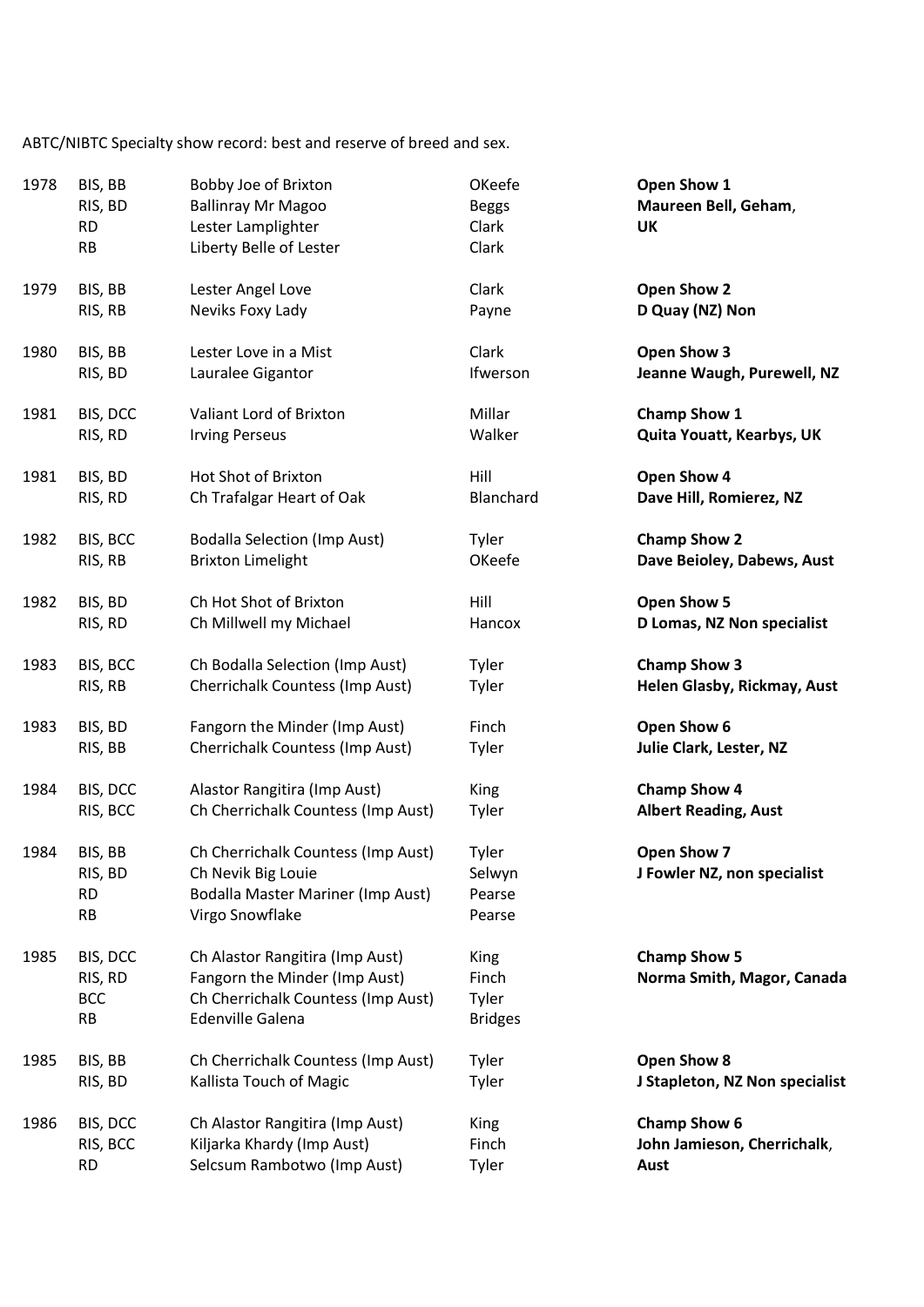|      | <b>RB</b>                                      | Kallista Golden Spray                                                                                                           | Tyler                                         |                                                                |
|------|------------------------------------------------|---------------------------------------------------------------------------------------------------------------------------------|-----------------------------------------------|----------------------------------------------------------------|
| 1986 | BIS, BB<br>RIS, RB<br><b>BD</b><br><b>RD</b>   | <b>Edenville Galena</b><br>Ch Alastor Jag Orchid (Imp Aust)<br>Ch Alastor Rangitira (Imp Aust)<br>Selcsum Rambotwo (Imp Aust)   | <b>Bridges</b><br>King<br>King<br>Tyler       | Open Show 9<br>Frank Sluga, Arcben, Aust                       |
| 1987 | BIS, DCC<br>RIS, RD<br><b>BCC</b><br>RB        | Ch Alastor Rangitira (Imp Aust)<br>Geham Barnaby (Imp UK)<br>Kallista Holy Terror<br><b>Boltec Femme Fatale</b>                 | King<br>OKeefe/Clark<br>Tyler<br>Schofield    | <b>Champ Show 7</b><br>Phylis McCombie, Moatvale,<br><b>UK</b> |
| 1987 | BIS, BD<br>RIS, BB<br><b>RD</b><br><b>RB</b>   | Ch Alastor Rangitira (Imp Aust)<br>Ch Kiljarka Khardy (Imp Aust)<br><b>Boltec Snow Chief</b><br><b>Westbul Netty (Imp Aust)</b> | King<br>Finch<br><b>Beasley</b><br>King       | Open Show 10<br>Wayne Wiltshire, Aust,<br>Kavadalla            |
| 1988 | BIS, DCC<br>RIS, BCC<br><b>RD</b><br><b>RB</b> | Wianna Coruba (Imp Aust)<br>Jejoska Arctaic (Imp Aust)<br>Macsell Margarelon (Imp Aust)<br>Kiljarka Khardy (Imp Aust)           | Tyler<br>Dowman<br>Hill<br>Finch              | <b>Champ Show 8</b><br>Les Greenal, Laneerg, Aust              |
| 1988 | BIS, BB<br>RIS, RB<br><b>BD</b><br><b>RD</b>   | Ch Kiljarka Khardy (Imp Aust)<br>Jejoska Arctaic (Imp Aust)<br>Ch Boltec Firefighter<br><b>Thorkin Montegos Pride</b>           | Finch<br>Dowman<br>Jackson<br>Ngatai          | Open Show 11<br>Linda Martin, Wianna, Aust                     |
| 1989 | BIS, DCC<br>RIS, RD<br><b>BCC</b><br><b>RB</b> | Ch Wianna Coruba (Imp Aust)<br>Eastern Locoe<br>Edenville Flo Jo<br>Edenville Holy Shock                                        | Tyler<br>Selwyn<br>Tyler<br>Wadams            | <b>Champ Show 9</b><br>Tony Johnson, Nathan, Aust              |
| 1989 | BIS, BB<br>RIS, RB<br><b>BD</b><br><b>RD</b>   | Ch Kiljarka Khardy (Imp Aust)<br>Edenville Flo Jo<br>Ch Boltec Firefighter<br>Ch Wianna Coruba (Imp Aust)                       | Finch<br>Tyler<br>Jackson<br>Tyler            | Open Show 12<br>Steve Isaacs, Nichmari, Aust                   |
| 1990 | BIS, DCC<br>RIS, RD<br>BB<br><b>RB</b>         | <b>Boltec Romeo Bravo</b><br>Ch Macsell Margarelon (Imp Aust)<br>Ch Rangitira Tickle M Fancy<br>Romierez Kristmouse             | Sawford<br>Hill<br>Manga/Munro<br>Hill        | Champ Show 10<br>Glenn Mullins, Shiloh, USA                    |
| 1990 | BIS, BD<br>RIS, BB<br><b>RD</b><br><b>RB</b>   | <b>Boltec Romeo Bravo</b><br><b>Boltec Choir Girl</b><br>Westbul Mr Zorba (Imp Aust)<br>Edenville Flo Jo                        | Sawford<br>Schofield<br>Manga/Munro<br>Wadams | Open show 13<br><b>Michael Plane, Xipheres,</b><br>Aust        |
| 1991 | BIS, BCC<br>RIS, DCC<br><b>RD</b><br><b>RB</b> | Ch Boltec Private Dancer<br><b>Boltec Romeo Bravo</b><br>Westbul Mr Zorba (Imp Aust)<br><b>Boltec Socialite</b>                 | Cook<br>Sawford<br>Manga/Munro<br>Schofield   | Champ show 11<br><b>Marilyn Drews, Nippys, USA</b>             |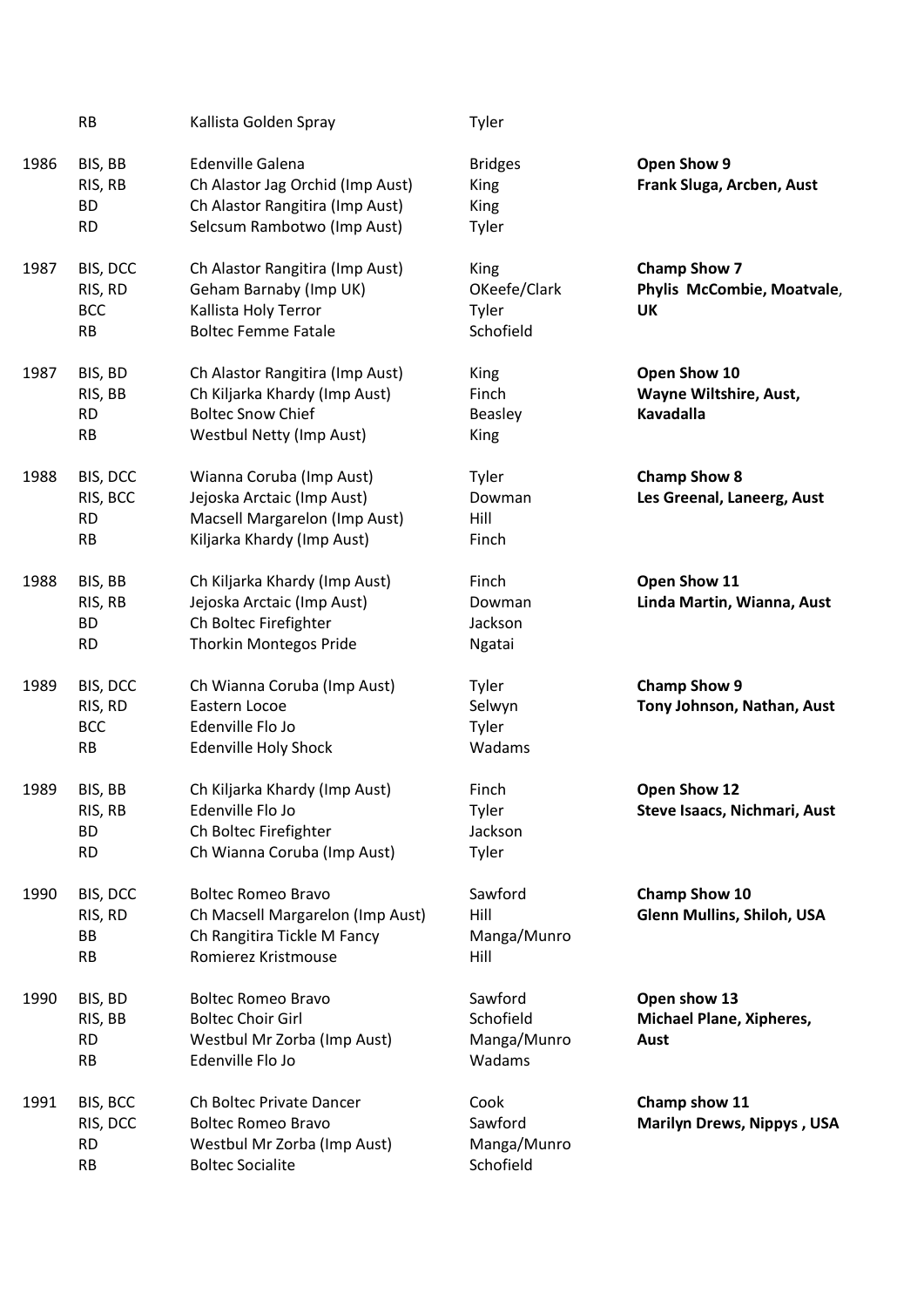| 1991 | BIS, BB<br>RIS, BD<br><b>RD</b><br><b>RB</b>   | Balmain Bonnichi<br><b>Boltec Romeo Bravo</b><br>Kallista M'Lord Thaddius<br>Kallista Sweet Roxanne                         | Waiti-Orr<br>Sawford<br>Tyler<br>Reynolds          | Open show 14<br><b>Moira Stewart, Tungsten</b><br>Aust     |
|------|------------------------------------------------|-----------------------------------------------------------------------------------------------------------------------------|----------------------------------------------------|------------------------------------------------------------|
| 1992 | BIS, DCC<br>RIS, BCC<br><b>RD</b><br><b>RB</b> | Westbul Xlint (Imp Aust)<br>Ch Boltec Private Dancer<br>Ch Boltec Romeo Bravo<br>Tehiwinui Annabell Lee (Imp Aust)          | Pirika<br>Cook<br>Schofield<br>Pirika              | Champ show 12<br>Judy Isaacs, Nichmari<br>Aust             |
| 1992 | BIS, BB<br>RIS, RB<br><b>BD</b><br><b>RD</b>   | <b>Boltec Socialite</b><br>Amatol Alpine Mist<br>Tehiwinui Aragorn (Imp Aust)<br>Ch Boltec Romeo Bravo                      | Schofield<br>Hall<br>Holland<br>Schofield          | Open show 15<br>Roselin OKeefe, Brixton<br><b>NZ</b>       |
| 1993 | BIS, BB<br>RIS, RB<br><b>BD</b><br><b>RD</b>   | Ch Amatol Alpine Mist<br>Thankyou of East<br>Ch Boltec Romeo Bravo<br>Tehiwinui Aragorn (Imp Aust)                          | Hall<br>Jones/Holland<br>Schofield<br>Holland      | Open show 16<br>Frank Sluga, Arcben, Aust                  |
| 1993 | BIS, BCC<br>RIS, DCC<br><b>RD</b><br>RB        | <b>Boromir Miss Venomous</b><br><b>Bolio King Cotton</b><br>Tehiwinui Aragorn (Imp Aust)<br>Nichmari Beauty Spot (Imp Aust) | Ticehirst/Holland<br>Woodcock<br>Holland<br>Parry  | Champ show 13<br>David Harris, Brummagem<br><b>USA</b>     |
| 1993 | BIS, BB<br>RIS, RB<br><b>BD</b><br><b>RD</b>   | Boromir War of the Roses<br>Nichmari Beauty Spot (Imp Aust)<br><b>Bolio King Cotton</b><br>Ch Boltec Romeo Bravo            | Rika/Holland<br>Parry<br>Woodcock<br>Schofield     | Open show 17<br><b>Anna Burke-Harris</b><br>Brummagem, USA |
| 1993 | BIS, BB<br>RIS, RB<br><b>BD</b><br><b>RD</b>   | Ch Amatol Alpine Mist<br>Thankyou of East<br>Ch Boltec Romeo Bravo<br>Tehiwinui Aragorn (Imp Aust)                          | Hall<br>Jones/Holland<br>Schofield<br>Holland      | Open show 18<br>Frank Sluga, Arcben, Aust                  |
| 1994 | BIS, BCC<br>RIS, RB<br><b>DCC</b><br><b>RD</b> | <b>Boltec High Society</b><br>Nichmari Beauty Spot<br><b>Bolio King Cotton</b><br>Ch Tehiwinui Athanasia (Imp Aust)         | Schofield<br>Parry<br>Woodcock<br>Pirika           | Champ show 14<br><b>Quita Youatt, Kearbys</b><br>UK        |
| 1994 | BIS, BD<br>RIS, BB<br><b>RD</b><br><b>RB</b>   | <b>Boromir the Extremist</b><br>Ch Boltec Socialite<br>Tehiwinui Aragorn (Imp Aust)<br>Ch Boromir War of the Roses          | Holland<br>Schofield<br>Holland<br>Rika/Holland    | Open show 19<br>Diane OKeefe, Tasdale<br><b>NZ</b>         |
| 1995 | BIS, BCC<br>RIS, RB<br><b>DCC</b><br><b>RD</b> | Ch Brixton Face the Music<br>Ch Boltec Socialite<br>Nichmari Guardian Angel (Imp Aust)<br>Harlequin Incognito               | OKeefe<br>Schofield<br>OKeefe/Dalton<br>Crowe/Hall | Champ show 15<br>Lynne Myall, Iceni, USA                   |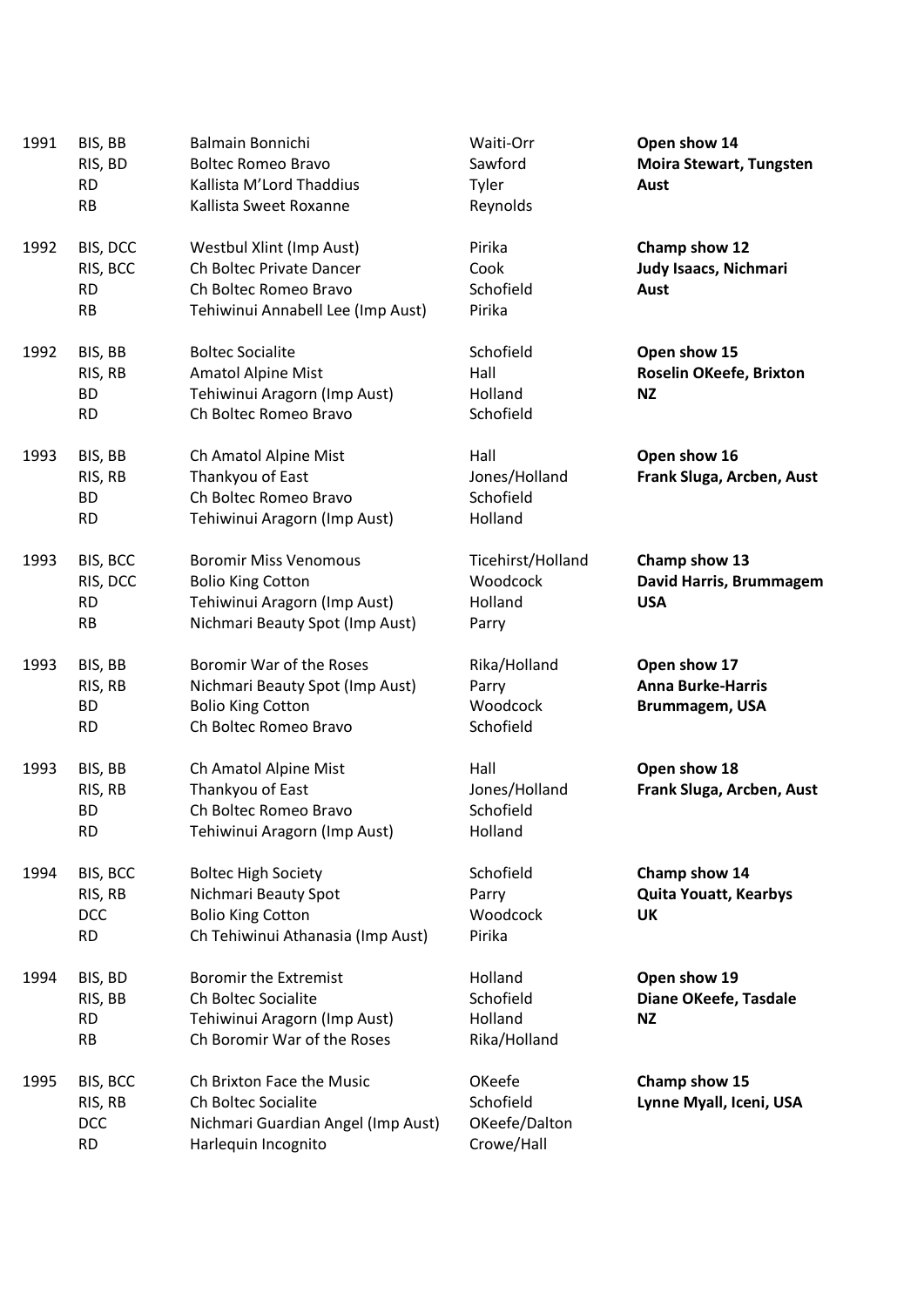| 1995 | BIS, BD<br>RIS, RD<br><b>BB</b><br><b>RB</b>   | Westbul Xlint (Imp Aust)<br>Nichmari Guardian Angel (Imp Aust)<br>Ch Brixton Face the Music<br>Abetter Basic Instinct                                               | Pirika<br>OKeefe/Dalton<br>OKeefe<br>Hall        | Open show 20<br>Bob Myall, Iceni, USA                         |
|------|------------------------------------------------|---------------------------------------------------------------------------------------------------------------------------------------------------------------------|--------------------------------------------------|---------------------------------------------------------------|
| 1995 | BIS, BB<br>RIS, BD<br><b>RD</b><br><b>RB</b>   | Ch Nichmari Beauty Spot (Imp Aust)<br>Ch Tehiwinui Athanasia (Imp Aust)<br>Ch Tehiwinui Aragorn (Imp Aust)<br>Eskibar Madonna                                       | Van Saarloos)<br>Pirika<br>Holland<br>James      | Open show 21<br>John Jamieson, Cherrichalk<br>Aust            |
| 1996 | BIS, DCC<br>RIS, BB<br><b>RD</b><br><b>RB</b>  | Westbul Xlint (Imp Aust)<br><b>Boltec Stars N Stripes</b><br>Harlequin Incognito<br>Harlequin Now and Zen                                                           | Pirika<br>Schofield<br>Crowe/Hall<br>Crowe/Hall  | Champ show 16<br><b>Franne Berez, Action, USA</b>             |
| 1996 | BIS, BD<br>RIS, RD<br>BB<br>RB                 | Ch Tehiwinui Aragorn (Imp Aust)<br>Ch Tehiwinui Athanasia (Imp Aust)<br>Ch Boromir Black Widow<br><b>Eskibar Free Spirit</b>                                        | Holland<br>Pirika<br>Holland<br>James            | Open show 22<br>Jamie Watkiss, Westbul<br>Aust                |
| 1997 | BIS, DCC<br>RIS, BCC<br><b>RD</b><br>RB        | Ch Tehiwinui Aragorn (Imp Aust)<br>Ch Boltec Stars N Stripes<br>Tehiwinui Gandalf<br>Ch Brixton Bedazzled                                                           | Holland<br>Schofield<br>Pirika<br>Mintrom/Graham | Champ show 17<br><b>Bill Lambert, Caliber, UK</b>             |
| 1997 | BIS, DCC<br>RIS, BCC<br><b>RD</b><br><b>RB</b> | <b>Boltec Huckleberry Finn</b><br>Quest Yggdrazil at Boromir (Imp Nor)<br>Ch Tehiwinui Aragorn (Imp Aust)<br>Ch Boltec Stars N Stripes                              | Schofield<br>Holland<br>Holland<br>Schofield     | Champ show 18<br>Brian Hill, Arcanum, UK                      |
| 1998 | BIS, DCC<br>RIS, RD<br><b>BCC</b><br>RB        | A/NZCh Shirvin Wild Thunder (Imp Aust)Holland/Dalton<br>Ch Tehiwinui Athanasia (Imp Aust)<br>Valiant Cicilia<br>Ch Quest Yggdrazil at Boromir (Imp Nor) Holland     | Pirika<br>Foster                                 | <b>Champ Show 19</b><br>David Harris, Brummagem<br><b>USA</b> |
| 1998 | BIS, BD<br>RIS, BB<br><b>RD</b><br><b>RB</b>   | Ch Shirvin Wild Thunder (Imp Aust)<br>Ch Boltec Stars N Stripes<br>Ch Tehiwinui Gandalf<br>Ch Quest Yggdrazil at Boromir(Imp Nor) Holland                           | Holland/Dalton<br>Schofield<br>Pirika            | Open show 23<br>Danny McGregor, Merlindan<br><b>UK</b>        |
| 1999 | BIS, DCC<br>RIS, BCC<br><b>RD</b><br><b>RB</b> | <b>Boltec Artful Dodger</b><br>Ch Boltec Stars N Stripes<br>A/NZCh Shirvin Wild Thunder (Imp Aust)Holland/Dalton<br><b>Boltec True Bliss</b>                        | Schofield<br>Schofield<br>Schofield              | Champ show 20<br>Carolyn Alexander, Brigadoon<br><b>USA</b>   |
| 1999 | BIS, BD<br>RIS, BB<br><b>RD</b><br>RB          | <b>Boltec Artful Dodger</b><br><b>Boromir Exquisimint</b><br>A/NZCh Shirvin Wild Thunder (Imp Aust)Holland/Dalton<br>Ch Quest Yggdrazil at Boromir(Imp Nor) Holland | Schofield<br>McMillan/Holland                    | Open show 24<br>Julie Clark, Lester, NZ                       |
| 2000 | BIS, BCC                                       | Ch Brixton Ice Maiden                                                                                                                                               | OKeefe                                           | Champ show 21                                                 |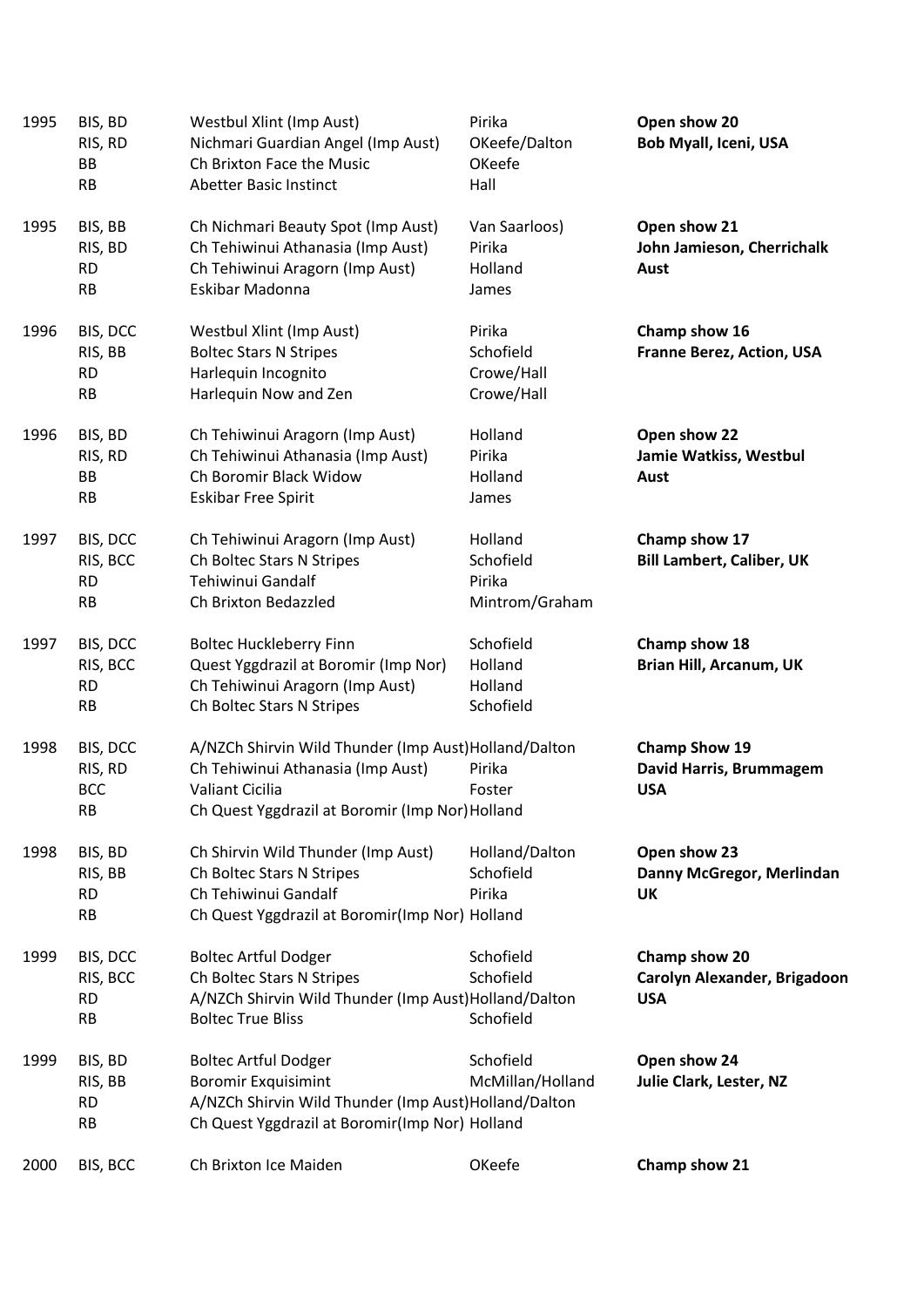|      | RIS, RB<br>Merriam, Broadside                  | https://www.tums.com/antacid-products/regular/                                                                                           | Mintrom/Graham<br><b>David</b>                               |                                                    |
|------|------------------------------------------------|------------------------------------------------------------------------------------------------------------------------------------------|--------------------------------------------------------------|----------------------------------------------------|
|      | <b>DCC</b><br><b>RD</b>                        | Harlequin Incognito<br><b>Boltec Artful Dodger</b>                                                                                       | Crowe/Hall<br>Schofield                                      | <b>USA</b>                                         |
| 2000 | BIS, BD<br>RIS, BB<br><b>RD</b><br><b>RB</b>   | A/NZCh Shirvin Wild Thunder (Imp Aust)Holland/Dalton<br>Pinewood Wairoa Koanga<br>Ch Boromir Metalmorphosis<br>Ch Bramble Sweet Symphony | Mulgrew<br>Smith<br>Mintrom/Graham                           | Open show 25<br><b>Steve Wood, Jimhinks, Aust</b>  |
| 2000 | BIS, BB<br>RIS, BD<br><b>RD</b><br>RB          | <b>Boltec Tyrabelle</b><br><b>Boromir Bootleg</b><br>Ch Boltec Artful Dodger<br><b>Boromir Ozone Baby</b>                                | Gorringe/Schofield<br>Laurie/Holland<br>Schofield<br>Holland | Open show 26<br>Pat Puffett, Rijiaca, Aust         |
| 2001 | BIS, BB<br>RIS, BD<br><b>RD</b><br><b>RB</b>   | Ch Boromir Body Paint<br>Ch Shafear Ragging Fire<br>Ch Boromir Metalmorphosis<br>Ch Boltec Black Diamond                                 | Holland<br>Woods<br>Smith<br>Schofield                       | Open show 27<br>Patricia Whincop, Melarbro<br>Aust |
| 2001 | BIS, DCC<br>RIS, BCC<br><b>RD</b><br><b>RB</b> | <b>Boltec Oliver Hardy</b><br>Boromir Body Paint<br><b>Shafear Ragging Fire</b><br><b>Boltec Black Diamond</b>                           | Schofield<br>Holland<br>Woods<br>Schofield                   | Champ show 22<br>Mandy Young, Bullyview<br>UK      |
| 2001 | BIS, BD<br>RIS, BB<br><b>RD</b><br><b>RB</b>   | <b>Boltec Oliver Hardy</b><br>Kearbys Byecatchbull (Imp UK)<br>Ch Shafear Ragging Fire<br>Boromir Body Paint                             | Schofield<br>Densons<br>Woods<br>Holland                     | Open show 28<br>John Young, Bullyview<br>UK        |
| 2002 | BIS, DCC<br>RIS, RD<br><b>BCC</b><br>RB        | Ch Bramble Inkspot<br><b>Boltec Oliver Hardy</b><br>Ch Boltec Tyrabelle<br>Ch Kearbys Byecatchbull (Imp UK)                              | OKeefe<br>Schofield<br>Gorringe/Schofield<br>Denson          | Champ show 23<br>Jon Cole, Bejobos, USA            |
| 2002 | BIS, BD<br>RIS, RD<br>BB<br><b>RB</b>          | Ch Boromir Bootleg<br>Ch Shafear Ragging Fire<br>Ch Boltec Tyrabelle<br>Ch Quest Yggdrazil at Boromir(Imp Nor) Holland                   | Holland<br>Woods<br>Gorringe/Schofield                       | Open show 29<br>Quita Youatt, Kearbys, UK          |
| 2003 | BIS, DCC<br>RIS, RD<br><b>BCC</b><br><b>RB</b> | <b>Boromir Quicksilver</b><br><b>Boltec Oliver Hardy</b><br>Ch Boromir Body Paint<br>Ch Boltec Tyrabelle                                 | Holland<br>Schofield<br>Holland<br>Gorringe/Schofield        | Champ show 24<br>Jamie Watkiss, Westbul, Aust      |
| 2003 | BIS, BD<br>RIS, RD<br>BB<br><b>RB</b>          | <b>Catchbull Nitefire</b><br><b>Boromir Quicksilver</b><br>Ch Boromir Body Paint<br><b>Boromir Enchantra</b>                             | Sardelich<br>Holland<br>Holland<br>Holland                   | Open show 30<br>Paul Berman, Amatol, Aust          |
| 2004 | BIS, DCC                                       | Ch Boromir Quicksilver                                                                                                                   | Hollland                                                     | Champ show 25                                      |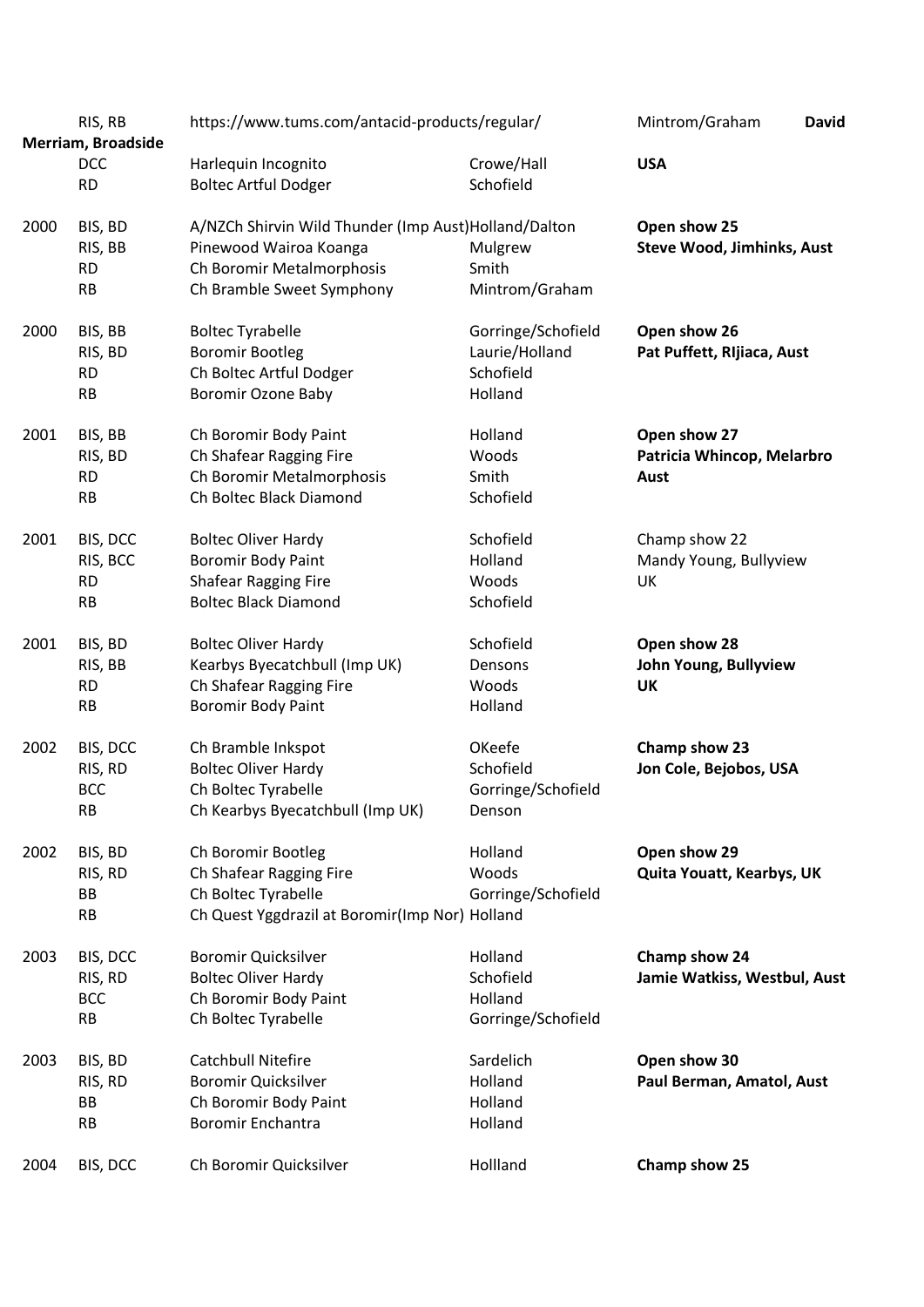|      | RIS, BCC<br><b>RD</b><br><b>RB</b>             | Ch Boromir Enchantra<br><b>Boltec the Badger</b><br>Ch Boltec Tyrabelle                                                                                           | Holland<br>Gorringe/Schofield<br>Gorringe/Schofield              |                                                            |                     | Victoria Corse, Corsaire, USA                                   |
|------|------------------------------------------------|-------------------------------------------------------------------------------------------------------------------------------------------------------------------|------------------------------------------------------------------|------------------------------------------------------------|---------------------|-----------------------------------------------------------------|
| 2004 | BIS, BD<br>RIS, BB<br><b>RD</b><br><b>RB</b>   | Ch Boromir Quicksilver<br>Ch Boltec Tyrabelle<br>Ch Catchbull Nitefire<br>Ch Boromir Enchantra                                                                    | Holland<br>Sardelich<br>Holland                                  | Gorringe/Schofield                                         | Aust                | Open show 31<br><b>Stephen Craven, Sugarbayes</b>               |
| 2004 | BIS, BD<br>RIS, BB<br><b>RD</b><br>RB          | Ch Boromir Quicksilver<br><b>Boromir Gothika of Vortex</b><br>Tehiwinui Kheled<br>Ch Harlequin Slam Dunk                                                          | Holland<br>Pirika                                                | Flegg/Holland<br>Moffitt/Crowe                             |                     | Open show 32<br>Linda Martin, Wianna, Aust                      |
| 2005 | BIS, DCC<br>RIS, RD<br><b>BCC</b><br><b>RB</b> | Ch Catchbull Nitefire<br>Ch Boromir Quicksilver<br>Ch Boromir Valkyrie<br>Ch Boromir Witches Brew                                                                 | Sardelich<br>Holland                                             | Spencer/Holland<br>McMillan/Holland                        |                     | Champ show 26<br>Harry Marley, Arguside, UK                     |
| 2005 | BIS, DCC<br>RIS, BCC<br><b>RD</b><br><b>RB</b> | Ch Catchbull Nitefire<br>Ch Charlemagne Kause I Said<br>Jacamar Mercury Rising at Boromir (Imp Aust)<br>Jacamar Century Girl at Boromir (Imp Aust)                |                                                                  | Sardelich<br>Flegg/Holland<br>Holland<br>Holland           |                     | Champ show 27<br>Joe Schiller, Centurian<br><b>South Africa</b> |
| 2005 | BIS, BD<br>RIS, BCC<br><b>RD</b><br><b>RB</b>  | Ch Catchbull Nitefire<br>Ch Charlemagne Kause I Said<br>Ch Boromir Bootleg<br>Ch Boromir Witches Brew                                                             | Sardelich<br>Flegg/Holland<br>Laurie/Holland<br>McMillan/Holland |                                                            | <b>South Africa</b> | Open show 33<br>Andre Strydom, Sunduza                          |
| 2006 | BIS, BB<br>RIS, RB<br><b>BD</b><br><b>RD</b>   | Ch Boromir Gothika of Vortex<br>Jacamar Century Girl at Boromir (Imp Aust)<br>Ch Boromir Shadow Sorcerer<br>Jacamar Mercury Rising at Boromir (Imp Aust)          |                                                                  | Flegg/Holland<br>Holland<br>Maxwell/Holland<br>Holland     |                     | Open show 34<br>Diane Riley, Tasdale<br><b>NZ</b>               |
| 2006 | BIS, BCC<br>RIS, DCC<br><b>RD</b><br><b>RB</b> | Ch Jacamar Century Girl at Boromir (Imp Aust)<br>Ch Bramble Shark Bait<br>Ch Jacamar Mercury Rising at Boromir (Imp Aust) Holland<br>Ch Boromir Gothika of Vortex | Holland<br>Mintrom/Graham<br>Flegg/Holland                       |                                                            |                     | Champ show 28<br>Norma Smith, Magor<br>Canada                   |
| 2006 | BIS, BD<br>RIS, BB<br><b>RD</b><br><b>RB</b>   | Ch Catchbull Nitefire<br>Ch Boromir Gothika of Vortex<br>Ch Boromir Daredevil<br>Ch Jacamar Century Girl at Boromir (Imp Aust)                                    |                                                                  | Sardelich<br>Flegg/Holland<br>Coldicutt/Holland<br>Holland |                     | Champ show 29<br><b>Gordon Smith, Magor</b><br>Canada           |
| 2007 | BIS, DCC<br>RIS, BCC<br><b>RD</b><br><b>RB</b> | <b>Boromir Cold Steel</b><br>Amatol Kiwi Doll (Imp Aust)<br>Ch Boromir Daredevil<br>Ch Jacamar Century Girl at Boromir (Imp Aust)                                 |                                                                  | Holland<br>Sardelich<br>Coldicutt/Holland<br>Holland       |                     | Champ show 30<br>Dale Schuur, Old Forge<br><b>USA</b>           |
| 2007 | BIS, BCC<br>RIS, DCC                           | Ch Amatol Kiwi Doll (Imp Aust)<br>Ch Boromir Cold Steel                                                                                                           | Sardelich<br>Holland                                             |                                                            |                     | Champ show 31<br><b>Eric Stanley, Aricon</b>                    |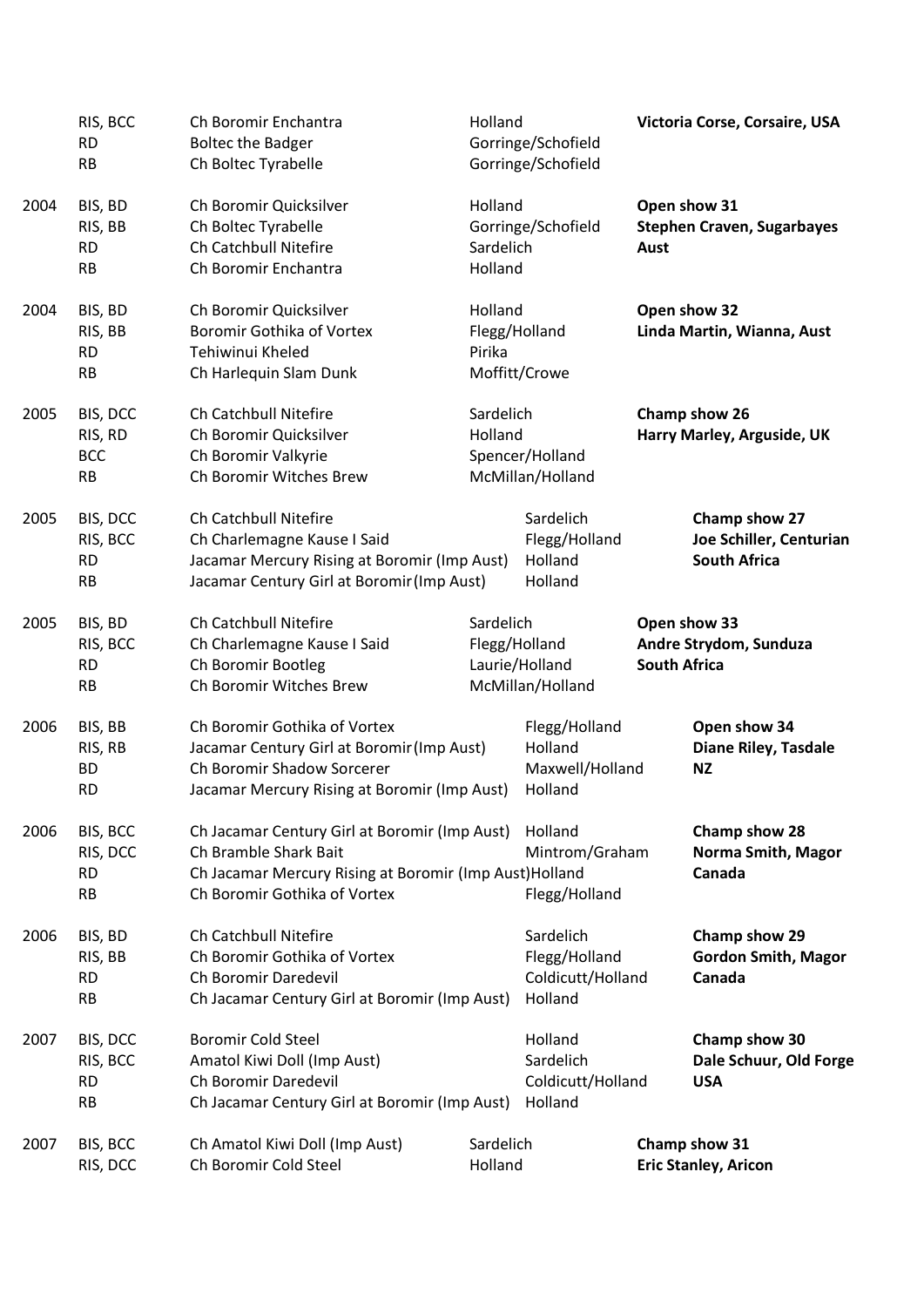|      | <b>RD</b><br><b>RB</b>                         | <b>Bullistik Blazing Inferno</b><br>Ch Charlemagne Kause I Said                                                                        | Moffitt<br>Flegg/Holland                                                    |                                                      | UK                     |                                                        |
|------|------------------------------------------------|----------------------------------------------------------------------------------------------------------------------------------------|-----------------------------------------------------------------------------|------------------------------------------------------|------------------------|--------------------------------------------------------|
| 2008 | BIS, BB<br>RIS, BD<br><b>RD</b><br><b>RB</b>   | Ch Amatol Kiwi Girl (Imp Aust)<br>Ch Boromir Stormchaser of Sleek<br>Amatol Rumnrazin (Imp Aust)<br><b>Bullhaven Apostrophe</b>        | Sardelich<br>Dance                                                          | Webster/McVicar/Holland<br>King/WIngrove             |                        | Open show 35<br>Kerry King, Brasshead<br>Aust          |
| 2008 | BIS, BD<br>RIS, RD<br>BB<br><b>RB</b>          | Ch Bullistik Blazing Inferno<br>Ch Boromir Shadow Sorcerer<br><b>Bullhaven Apostrophe</b><br>Ch Amatol Kiwi Doll (Imp Aust)            | Moffitt<br>Maxwell<br>Sardelich                                             | King/Wingrove                                        | Open 36<br><b>NZ</b>   | Linda Flegg, Vortex                                    |
| 2008 | BIS, BB<br>RIS, BD<br><b>RD</b><br><b>RB</b>   | Ch Amatol Kiwi Doll (Imp Aust)<br><b>Bullistik Blazing Inferno</b><br>Boltec the Iceman<br>Ch Bullhaven Jahbullheboosay                | Sardelich<br>Moffitt<br>Diamond/Schofield<br>Webster/McVicar/King /Wingrove |                                                      | Open 37<br><b>NZ</b>   | Heidi Holland, Boromir                                 |
| 2008 | BIS, BCC<br>RIS, RB<br><b>DCC</b><br><b>RD</b> | Ch Boromir Chianti<br>Ch Jacamar Century Girl at Boromir (Imp Aust)<br>Ch Bramble Blackberry Ramble<br>Ch Takirua of Boromir           |                                                                             | Holland<br>Holland<br><b>Beggs</b><br>Irwin          |                        | Champ 32<br><b>Phil Broduer, Philgin</b><br><b>USA</b> |
| 2008 | BIS, BCC<br>RIS, DCC<br><b>RD</b><br><b>RB</b> | Ch Boromir Chianti<br>Ch Vortex Were Hunter of Boromir<br>Te Toki O Manawatoa<br>Ch Jacamar Century Girl at Boromir (Imp Aust)         |                                                                             | Holland<br>Flegg/Holland<br>Irwin/Holland<br>Holland |                        | Champ 33<br><b>Mary Remer, Bedrock</b><br><b>USA</b>   |
| 2009 | BIS, BB<br>RIS, RB<br><b>BD</b><br><b>RB</b>   | Ch Amatol Kiwi Girl (Imp Aust)<br>Ch Boromir Dream Hunter of Vortex<br>Amatol Rumnrazin (Imp Aust)<br>Ch Vortex Were Hunter of Boromir | Sardelich<br>Mather/Flegg/Holland<br>Dance<br>Flegg/Holland                 |                                                      | Open 38<br>Aust        | Gayle Stephenson, Satori                               |
| 2009 | BIS, BD<br>RIS, RD<br>BB<br><b>RB</b>          | Te Toki O Manawatoa<br>Ch Vortex Were Hunter of Boromir<br>Ch Boromir Dream Hunter of Vortex<br>Ch Amatol Kiwi Doll (Imp Aust)         | Irwin/Holland<br>Flegg/Holland<br>Mather/Flegg/Holland<br>Sardelich         |                                                      | Open 39<br>Aust        | Lance Stephenson, Satori                               |
| 2009 | BIS, BCC<br>RIS, DCC<br><b>RD</b><br><b>RB</b> | Ch Bullmore Heart N Soul<br>Te Toki O Manawatoa (Imp Aust)<br><b>Amatol Rumnrazin</b><br>Ch Boromir Dream Hunter of Vortex             | Maxwell<br>Irwin/Holland<br>Dance                                           | Mather/Flegg/Holland                                 | Champ 34<br><b>USA</b> | <b>Becky Poole, Rockytops</b>                          |
| 2009 | BIS, BCC<br>RIS, RB<br>DCC<br><b>RD</b>        | Ch Boromir Chianti<br><b>Bullhaven Apostrophe</b><br>Te Toki O Manawatoa<br>Ch Boromir Stormchaser of Sleek                            | Holland<br>Irwin/Holland                                                    | King/Wingrove<br>Webster/McVicar/Holland             | Champ 35<br><b>USA</b> | <b>Bill Poole, Rockytops</b>                           |
| 2010 | BIS, BD<br>RIS, BB<br><b>RD</b>                | Ch Vortex Were Hunter of Boromir<br>Ch Boromir Dream Hunter of Vortex<br>Ch Revhed Mr Hinks                                            | Flegg/Holland<br><b>Brinsden</b>                                            | Mather/Flegg/Holland                                 | Open 40<br>Aust        | Stan Honnery, Honhazsta                                |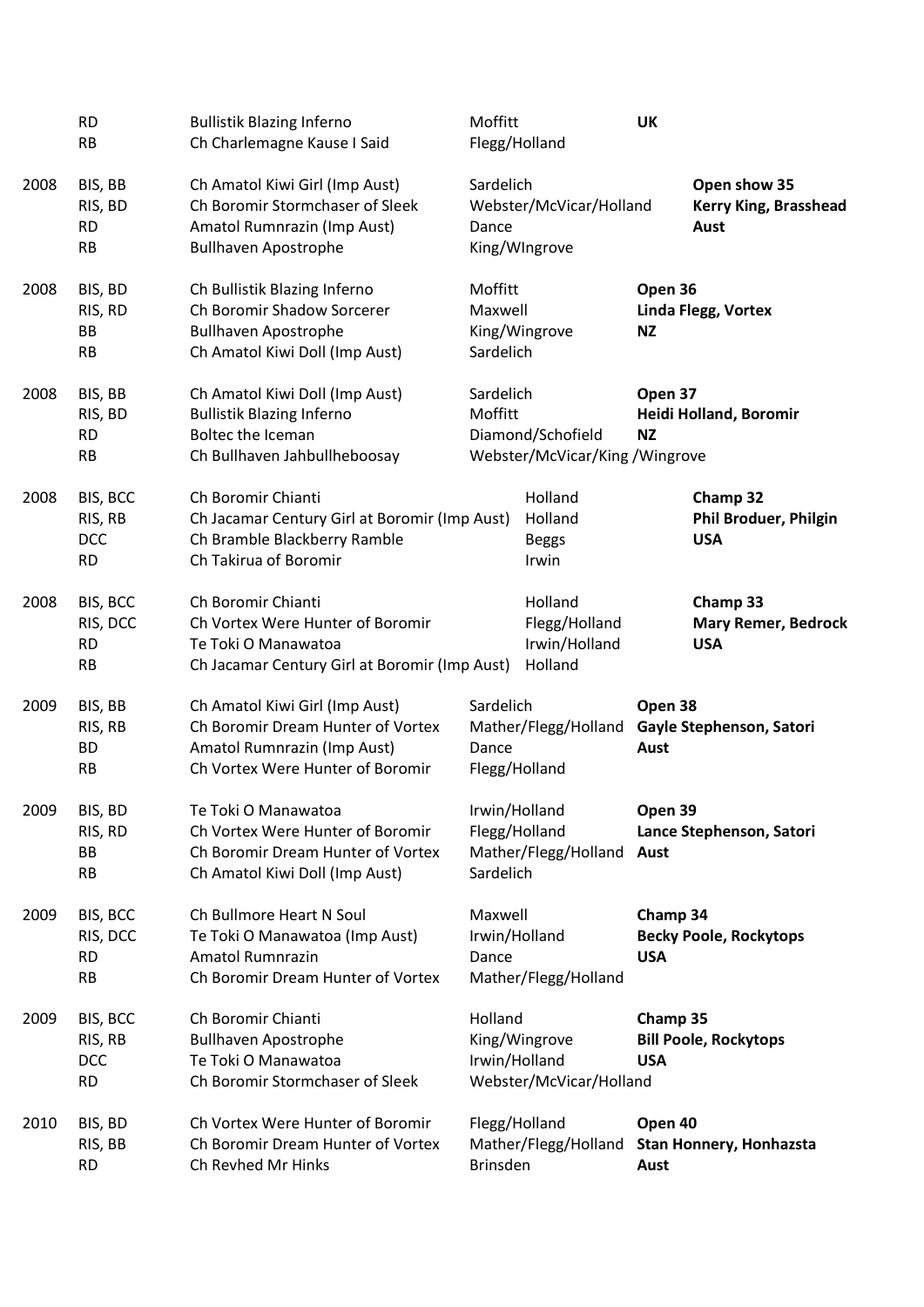|      | <b>RB</b>                                      | Ch Bullmore Heart N Soul                                                                                                                                  | Maxwell                                    |                                                       |                        |                                                   |
|------|------------------------------------------------|-----------------------------------------------------------------------------------------------------------------------------------------------------------|--------------------------------------------|-------------------------------------------------------|------------------------|---------------------------------------------------|
| 2010 | BIS, BCC<br>RIS, RB<br><b>DCC</b><br><b>RD</b> | Ch Bramble Fire N Ice<br>Ch Bramble Polaroid Picture<br>Vortex Were Hunter of Boromir<br>Te Toki O Manawatoa                                              | Anderson<br>Flegg/Holland<br>Irwin/Holland | Mintrom/Graham                                        | Champ 36<br><b>USA</b> | Ray Sharp, Woodwind                               |
| 2010 | BIS, BCC<br>RIS, RB<br><b>DCC</b><br><b>RD</b> | Ch Bramble Polaroid Picture<br>Ch Bramble Fire N Ice<br>Vortex Were Hunter of Boromir<br>Kupala Knight Rider Ivan Hoe (Imp Aust) Weston                   | Anderson<br>Flegg/Holland                  | Mintrom/Graham                                        | Champ 37<br><b>USA</b> | Claudia Sharp, Woodwind                           |
| 2011 | BIS, BCC<br>RIS, DCC<br><b>RD</b><br><b>RB</b> | Ch Boromir Dream Hunter of Vortex<br>Te Toki O Manawatoa<br>Kupala Knight Rider Ivan Hoe (Imp Aust) Weston<br>Ch Boromir Chianti                          | Irwin/Holland<br>Holland                   | Mather/Flegg/Holland Champ 38                         | <b>UK</b>              | <b>Bill Lambert, Caliber</b>                      |
| 2011 | BIS, BD<br>RIS, BB<br><b>RD</b><br><b>RB</b>   | Brasshead Gothic Vortex at Boromir (Imp Aust) Flegg/Holland<br>Ch Boromir Chianti<br>Te Toki O Manwatoa<br>Ch Boromir Thrice Born                         |                                            | Holland<br>Irwin/Holland<br>McGrath/Holland           |                        | Open 41<br>Linda McGregor,<br><b>UK Merlindan</b> |
| 2011 | BIS, BCC<br>RIS, DCC<br><b>RD</b><br><b>RB</b> | Shirvin Twinkle Little Star (Imp Aust)<br>Boromir Barbarossa<br>Kupala Knight Rider Ivan Hoe (Imp Aust) Weston<br><b>Boromir Bubblicious of Vortex</b>    | Tolley<br>Holland<br>Flegg/Holland         |                                                       | Champ 39<br>UK         | Danny McGregor, Merlindan                         |
| 2012 | BIS, BCC<br>RIS, DCC<br><b>RD</b><br><b>RB</b> | Shirvin Twinkle Little Star (Imp Aust)<br>Ch Bullroarus King Carlos (Imp Aust)<br>Brasshead Gothic Vortex at Boromir (Imp Aust)<br>Ch Boromir Thrice Born |                                            | Tolley<br>Spyve<br>Flegg/Holland<br>McGrath/Holland   |                        | Champ 42<br>Jamie Watkiss, Westbul<br>Aust        |
| 2012 | BIS, BD<br>RIS, BB<br><b>RD</b><br>RB          | <b>Boromir Barbarossa</b><br>Ch Bramble Fire N Ice<br>Brasshead Gothic Vortex at Boromir (Imp Aust)<br>Ch Shirvin Twinkle Little Star                     |                                            | Holland<br>Anderson<br>Flegg/Holland<br>Tolley        |                        | Open 43<br>Paul Berman, Amatol<br>Aust            |
| 2012 | BIS, BD<br>RIS, BB<br><b>RD</b><br><b>RB</b>   | <b>Bramble Freeze Frame</b><br>Ch Bramble Fire N Ice<br>Lobelia Sundance Kid<br><b>Shafear Fallen Humility</b>                                            | Anderson                                   | Mintrom/Graham<br>Graham/Prendegast<br>Scholes-Brown  | Open 44<br>UK          | <b>Stephen Walker, Astasia</b>                    |
| 2012 | BIS, BCC<br>RIS, RB<br><b>DCC</b><br><b>RD</b> | <b>Baroque Altered Image</b><br>Ch Bramble Fire N Ice<br>Ch Te Toki O Manawatoa<br>Brasshead Gothic Vortex at Boromir (Imp Aust)                          |                                            | Inskeep<br>Anderson<br>Irwin/Holland<br>Flegg/Holland |                        | Champ 41<br>Sarah Foster, Bilboen<br><b>UK</b>    |

## **Classes held for Bull Terrier Miniatures from 2013 onwards**

| 2013 | BT BOB, BCC Boromir Witch Queen | <b>Holland</b> | Champ 42                   |
|------|---------------------------------|----------------|----------------------------|
|      | BT ROB, DCC Boromir Barbarossa  | <b>Holland</b> | <b>Gerard Cox, Coxgals</b> |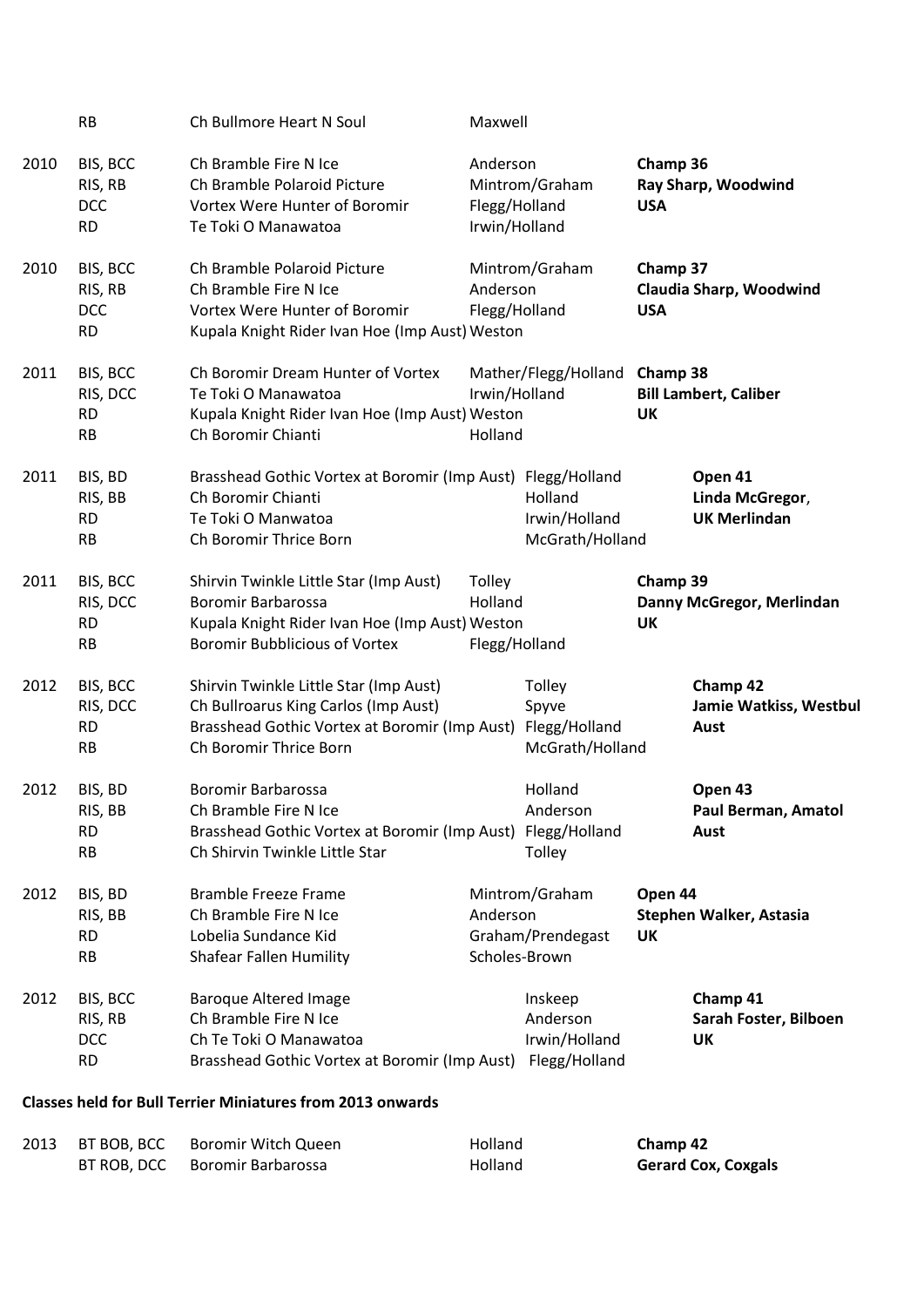|      | <b>BT RD</b><br><b>BT RB</b>                                 | Boromir Whiskey in the Jar<br><b>Boromir Gothic Promise of Vortex</b>                                                                                        |  |                                                                  | Flegg/Holland<br>Flegg/Holland |                                                       | Ireland                                        |
|------|--------------------------------------------------------------|--------------------------------------------------------------------------------------------------------------------------------------------------------------|--|------------------------------------------------------------------|--------------------------------|-------------------------------------------------------|------------------------------------------------|
|      | <b>BTM RD</b><br><b>BTM RB</b>                               | BTM BOB, BCC Syrah of Boromir<br>BTM ROB, DCC Ch Diers Golden Ghost of Mooncraft (Imp US)<br>Ch Kahmins Emerald Swords<br>Ch Banderbear of Sleek             |  |                                                                  |                                | Holland<br>Tonkson-Koit<br>McMillan<br>McMillan       |                                                |
|      |                                                              | <b>Best in show</b><br><b>Reserve in show</b>                                                                                                                |  | <b>Boromir Witch Queen (BT)</b><br><b>Syrah of Boromir (BTM)</b> |                                |                                                       |                                                |
| 2013 | BT BOB, BB<br>BT ROB, BD<br><b>BT RD</b><br><b>BT RB</b>     | <b>Boromir Witch Queen</b><br><b>Boromir Satyricon</b><br><b>Boromir Barbarossa</b><br>Amatol Kiwi Diva (Imp Aust)                                           |  | Holland<br>Holland<br>Holland<br>Sardelich                       |                                |                                                       | Open 45<br>Laura Cox, Coxgals<br>Ireland       |
|      | BTM BOB, BB<br>BTM ROB, BD<br><b>BTM RD</b><br><b>BTM RB</b> | Syrah of Boromir<br>Ch Diers Golden Ghost of Mooncraft (Imp UK)<br>Ch Kahmins Emerald Swords<br>Ch Bandabear of Sleek                                        |  |                                                                  |                                | Holland<br>Tonkson-Koit<br>McMillan<br>McMillan       |                                                |
|      |                                                              | <b>Best in show</b><br><b>Reserve in show</b>                                                                                                                |  | <b>Boromir Witch Queen (BT)</b><br><b>Syrah of Boromir (BTM)</b> |                                |                                                       |                                                |
| 2013 | BT BOB, BCC<br>BT ROB, DCC<br><b>BT RB</b><br><b>BT RD</b>   | Ch Boromir Chianti ROM<br>Lobelia Sundance Kid ROM<br>Ch Boromir Bubblicious<br>Ch Boromir Satyricon ROM                                                     |  | Holland                                                          |                                | Prendergast/Graham<br>Flegg/Holland                   | Champ 46<br>Stephen Craven, Sugerbaye,<br>Aust |
|      | BTM ROB, RB<br><b>BTM DCC</b><br><b>BTM RD</b>               | BTM BOB, BCC Ch Banderbear of Sleek ROM<br>Ch Boromir Dragon Wytch of Vortex ROM<br>Ch Diers Golden Ghost of Mooncraft (Imp UK)<br>Ch Kahmins Emerald Swords |  |                                                                  |                                | McMillan<br>Flegg/Holland<br>Tonkson-Koit<br>McMillan |                                                |
|      |                                                              | <b>Best in show</b><br><b>Reserve in show</b>                                                                                                                |  | <b>Ch Boromir Chianti ROM (BT)</b>                               |                                | <b>Ch Banderbear of Sleek ROM (BTM)</b>               |                                                |
| 2013 | BT BOB, BD<br>BT ROB, BB<br><b>BT RD</b><br><b>BT RB</b>     | Ch Boromir Satyricon ROM<br>Ch Shirvin Twinkle Little Star ROM (Imp Aust)<br>Ch Bulrageous Midnite Mischief<br>Shirvin Hear the Music (Imp Aust)             |  |                                                                  |                                | Holland<br>Tolley<br>Tudor<br>Tolley                  | Open 47<br>Joy Pilkington, Javarke, UK         |
|      | BTM BOB, BB<br><b>BTM ROB, RB</b><br>BTM BD<br><b>BTM RD</b> | Ch Banderbear of Sleek ROM<br>Ch Boromir Dragon Wytch of Vortex ROM<br>Ch Diers Golden Ghost of Mooncraft (Imp UK)<br>Ch Kahmins Emerald Swords              |  |                                                                  |                                | McMillan<br>Flegg/Holland<br>Tonkson-Koit<br>McMillan |                                                |
|      |                                                              | <b>Best in show</b>                                                                                                                                          |  | <b>Ch Boromir Satyricon ROM (BT)</b>                             |                                |                                                       |                                                |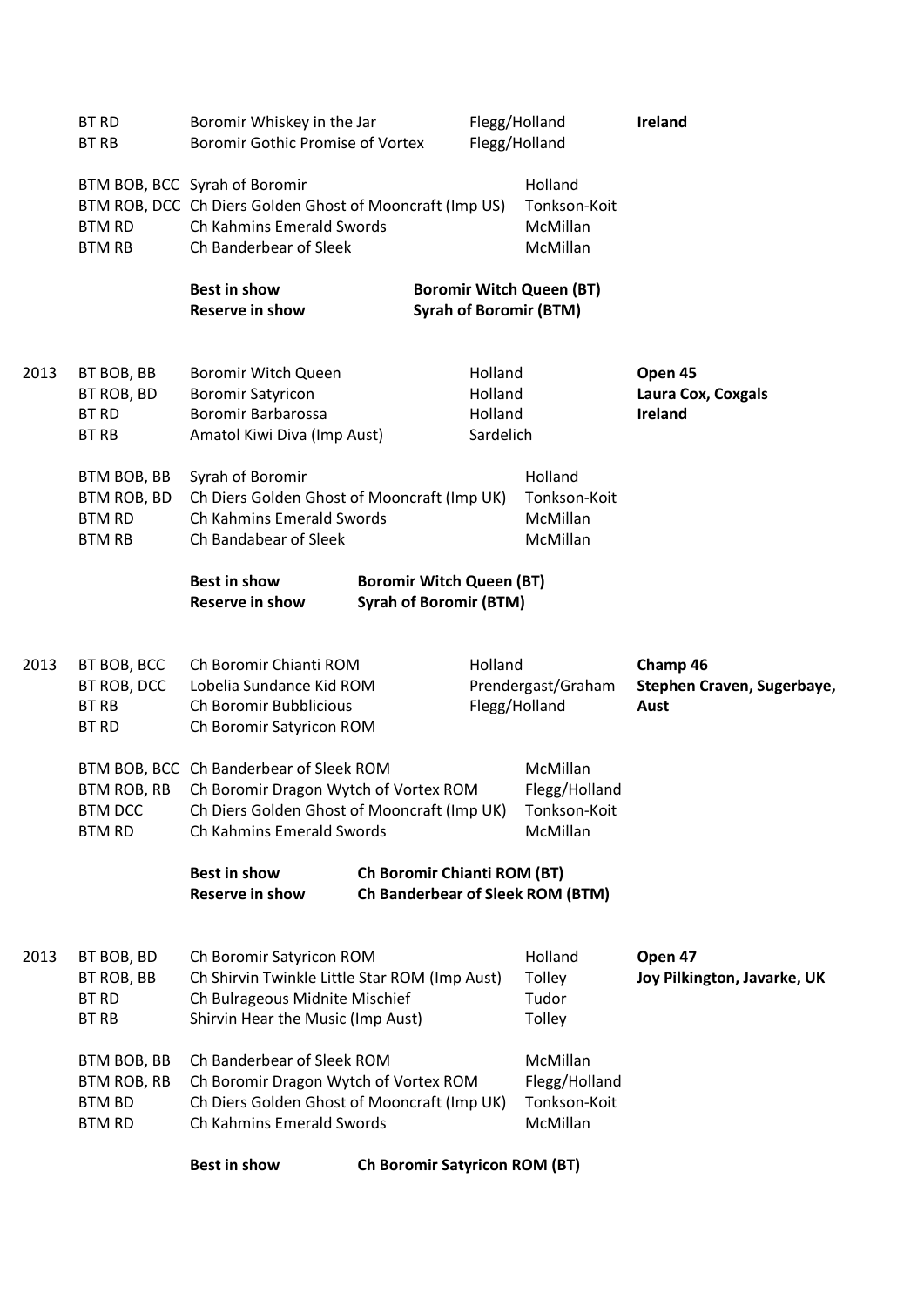**Reserve in show Ch Shirvin Twinkle Little Star ROM (Imp Aust) (BT)**

| 2014<br>BT BOB, BD<br>BT ROB, BB<br><b>BT RD</b><br><b>BT RB</b> |                                                                     | Ch Boromir Satyricon ROM<br>Ch Shirvin Twinkle Little Star ROM (Imp Aust)<br>Ch Bramble Freeze Frame ROM<br>Ch Boromir Witch Queen ROM  |                                      |                               | Holland<br>Tolley<br>Graham/Mintrom<br>Holland            | Open 48<br>Jesse James, Bullyoak, Aust                       |
|------------------------------------------------------------------|---------------------------------------------------------------------|-----------------------------------------------------------------------------------------------------------------------------------------|--------------------------------------|-------------------------------|-----------------------------------------------------------|--------------------------------------------------------------|
|                                                                  | BTM BOB, BB<br>BTM ROB, RB<br><b>BTM BD</b><br><b>BTM RD</b>        | Ch Boromir Dragon Wytch of Vortex ROM<br>Ch Syrah of Boromir ROM<br>No mini males entered<br>No mini males entered                      |                                      |                               | Flegg/Holland<br>Holland                                  |                                                              |
|                                                                  |                                                                     | <b>Best in show</b><br><b>Reserve in show</b>                                                                                           | <b>Ch Boromir Satyricon ROM (BT)</b> |                               | Ch Shirvin Twinkle Little Star ROM (Imp Aust) (BTM)       |                                                              |
| 2014                                                             | BT BOB, DCC<br>BT ROB, RD<br><b>BT BCC</b><br><b>BT RB</b>          | Ch Bullrageous Midnite Mischief ROM<br>Ch Boromir Satyricon ROM<br><b>Boromir Zinfandel</b><br>Ch Boromir Witch Queen ROM               |                                      | Tudor<br>Holland<br>Holland   | McVicar/Holland                                           | Champ 46<br><b>Eddie Ball, Firecommand, UK</b>               |
|                                                                  | BTM ROB, RB<br><b>BTM DCC</b><br><b>BTM RD</b>                      | BTM BOB, BCC Ch Boromir Dragon Wytch of Vortex ROM<br>Ch Banderbear of Sleek ROM<br>Wellywood Lord of the Ring<br>Trouble Kelp of Sleek |                                      |                               | Flegg/Holland<br>McMillan<br>Evans-MacDonald<br>McMillan  |                                                              |
|                                                                  |                                                                     | <b>Best in show</b><br><b>Reserve in show</b>                                                                                           | <b>Ch Boromir Satyricon ROM (BT)</b> |                               | Ch Bullrageous Midnite Mischief ROM (BT)                  |                                                              |
| 2014                                                             | BT BOB, BB<br>BT ROB, RB<br><b>BT BD</b><br><b>BT RD</b>            | Ch Boromir Gothic Promise ROM<br>Ch Baroque Altered Image ROM<br>Ch Boromir Satyricon ROM<br>Ch Bulrageous Midnite Mischief             |                                      | Inskeep<br>Holland<br>Tudor   | Flegg/Holland                                             | Open 49<br><b>Margaret Burgoine,</b><br><b>Bodalla, Aust</b> |
|                                                                  | BTM BOB, BB<br><b>BTM ROB, RB</b><br><b>BTM BD</b><br><b>BTM RD</b> | Ch Banderbear of Sleek ROM<br>Ch Boromir Dragon Wytch of Vortex ROM<br>Trouble Kelp of Sleek<br><b>Rook Barkwater of Sleek</b>          |                                      |                               | McMillan<br>Flegg/Holland<br>McMillan<br>McMillan/Moffitt |                                                              |
|                                                                  |                                                                     | <b>Best in show</b><br><b>Reserve in show</b>                                                                                           | Ch Baroque Altered Image ROM (BT)    |                               | Ch Boromir Gothic Promise ROM (BT)                        |                                                              |
| 2015                                                             | BT BOB, BB<br>BT ROB, BD<br><b>BT RD</b><br><b>BT RB</b>            | Ch Boromir Witch Queen ROM<br>Ch Boromir Satyricon ROM<br>Ch Bramble Freeze Frame ROM<br>Ch Baroque Altered Image ROM                   |                                      | Holland<br>Holland<br>Inskeep | Graham/Prendergast                                        | Open 50<br><b>Moira Stewart, Tungsten</b><br>Aust            |
|                                                                  | BTM BOB, BD                                                         | Ch Trouble Kelp of Sleek                                                                                                                |                                      | McMillan                      |                                                           |                                                              |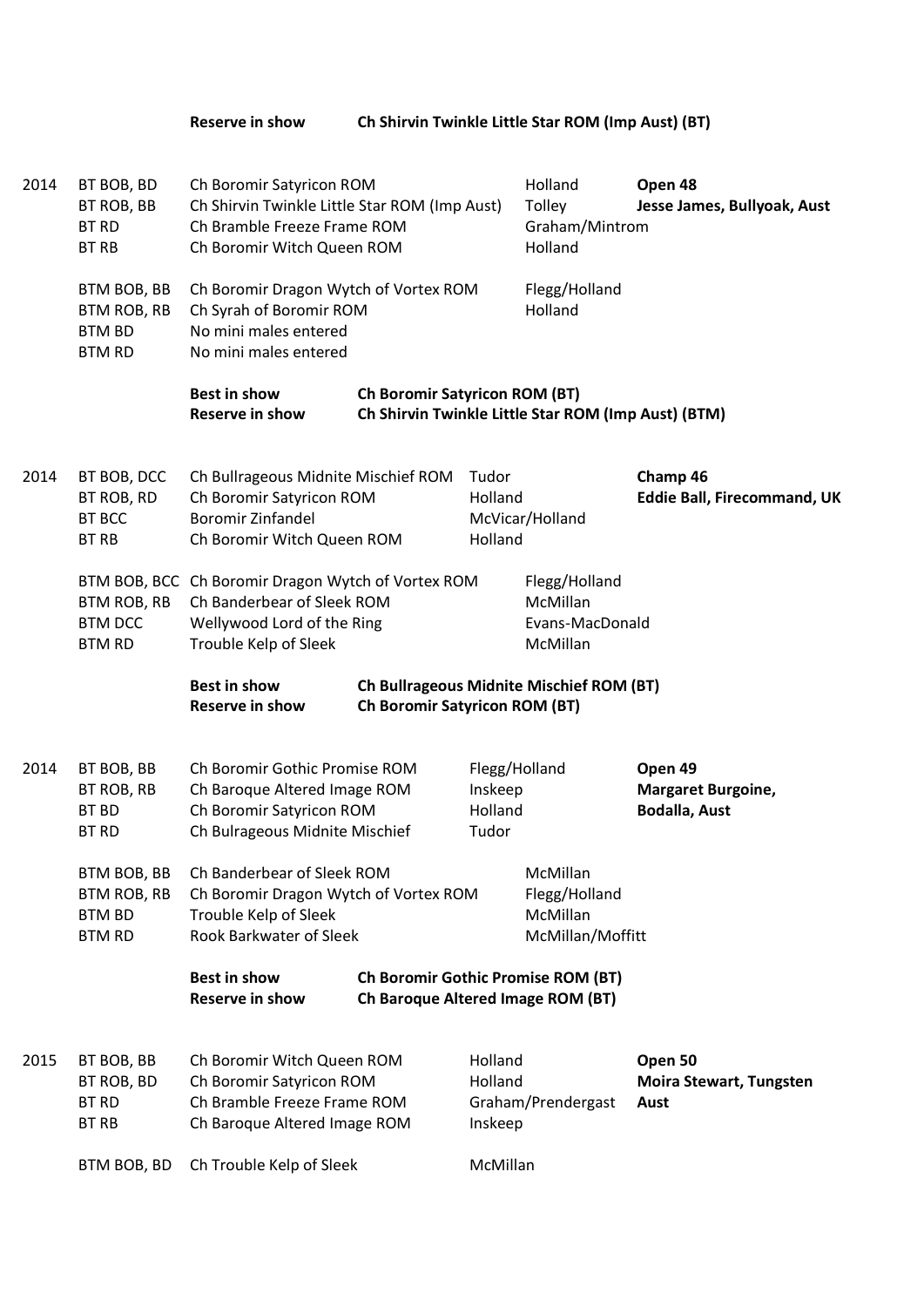|      | BTM ROB, RD<br><b>BTM BB</b><br><b>BTM RB</b>                       | Vortex Night Seeker from Boromir<br>Aelfhere Sapphirestar (Imp Aust)<br>Vortex Moonlighting from Boromir                                                       |  | Flegg/Holland<br><b>Burgess</b><br>Flegg/Holland                                    |                                              |
|------|---------------------------------------------------------------------|----------------------------------------------------------------------------------------------------------------------------------------------------------------|--|-------------------------------------------------------------------------------------|----------------------------------------------|
|      |                                                                     | <b>Best in show</b><br><b>Reserve in show</b>                                                                                                                  |  | Ch Boromir Witch Queen ROM (BT)<br><b>Ch Boromir Satyricon ROM (BT)</b>             |                                              |
| 2015 | BT BOB, BCC<br>BT ROB, RD<br><b>BT BCC</b><br><b>BT RB</b>          | Ch Boromir Satyricon ROM<br>Lobelia Sundance Kid ROM<br>Ch Boromir Chianti ROM<br>Limelight Miss Weatherill                                                    |  | Holland<br>Prendergast/Graham<br>Holland<br>Clarke                                  | Champ 45<br>Naomi Waynee<br>MilleniuM, USA   |
|      | <b>BTM ROB RB</b><br><b>BTM DCC</b><br><b>BTM RD</b>                | BTM BOB, BCC Ch Banderbear of Sleek ROM<br>Vortex Moonlighting from Boromir<br>Vortex Paper Moon from Boromir<br>Ch Trouble Kelp of Sleek                      |  | McMillan<br>Flegg/Holland<br>Buchanan/Flegg/Holland<br>McMillan                     |                                              |
|      |                                                                     | <b>Best in show</b><br><b>Reserve in show</b>                                                                                                                  |  | <b>Ch Boromir Satyricon ROM (BT)</b><br>Lobelia Sundance Kid ROM (BT)               |                                              |
| 2015 | BT BOB, BCC<br>BT ROB, RB<br><b>BT DCC</b><br><b>BT RD</b>          | Ch Boromir Chianti ROM<br>Ch Lobelia Girlie Gangsta<br>Lobelia Sundance Kid ROM<br>Ch Boromir Satyricon ROM                                                    |  | Holland<br>Anderson<br>Prendergast/Graham<br>Holland                                | Champ 46<br><b>Franne Berez, Action, USA</b> |
|      | <b>BTM RB</b><br><b>BTM RD</b>                                      | BTM BOB, DCC Vortex Paper Moon from Boromir<br>BTM ROB BCC Boromir Moon Wytch from Vortex<br>Vortex Moonshine from Boromir<br>Vortex Night Seeker from Boromir |  | Buchanan/Flegg/Holland<br>Flegg/Holland<br>Flegg/Holland<br>Flegg/Holland           |                                              |
|      |                                                                     | <b>Best in show</b><br>Reserve best in show                                                                                                                    |  | <b>Ch Boromir Chianti ROM (BT)</b><br><b>Ch Lobelia Girlie Gangsta (BT)</b>         |                                              |
| 2015 | BT BOB, BB<br>BT ROB, RB<br><b>BT RD</b><br><b>BT RD</b>            | Ch Boromir Zinfandel ROM<br>Ch Lobelia Girlie Gangsta<br>Ch Boromir Satyricon ROM<br>Lobelia Sundance Kid ROM                                                  |  | McVicar/Holland<br>Anderson<br>Holland<br>Prendergast/Graham                        | Open 51<br>Jan Dykema, Bestuvall, USA        |
|      | BTM BOB, BB<br><b>BTM ROB, BD</b><br><b>BTM RB</b><br><b>BTM RD</b> | Boromir Moon Wytch from Vortex<br>Vortex Paper Moon from Boromir<br><b>Vortex Moonshine from Boromir</b><br>Vortex Night Seeker from Boromir                   |  | Flegg/Holland<br>Buchanan/Flegg/Holland<br>Flegg/Holland<br>Flegg/Holland           |                                              |
|      |                                                                     | <b>Best in show</b><br><b>Reserve in show</b>                                                                                                                  |  | <b>Ch Boromir Zinfandel ROM (BT)</b><br><b>Boromir Moon Wytch from Vortex (BTM)</b> |                                              |
| 2016 | BT BOB, BCC                                                         | <b>Baroque Choreographed Chaos</b>                                                                                                                             |  | Inskeep                                                                             | Champ 47                                     |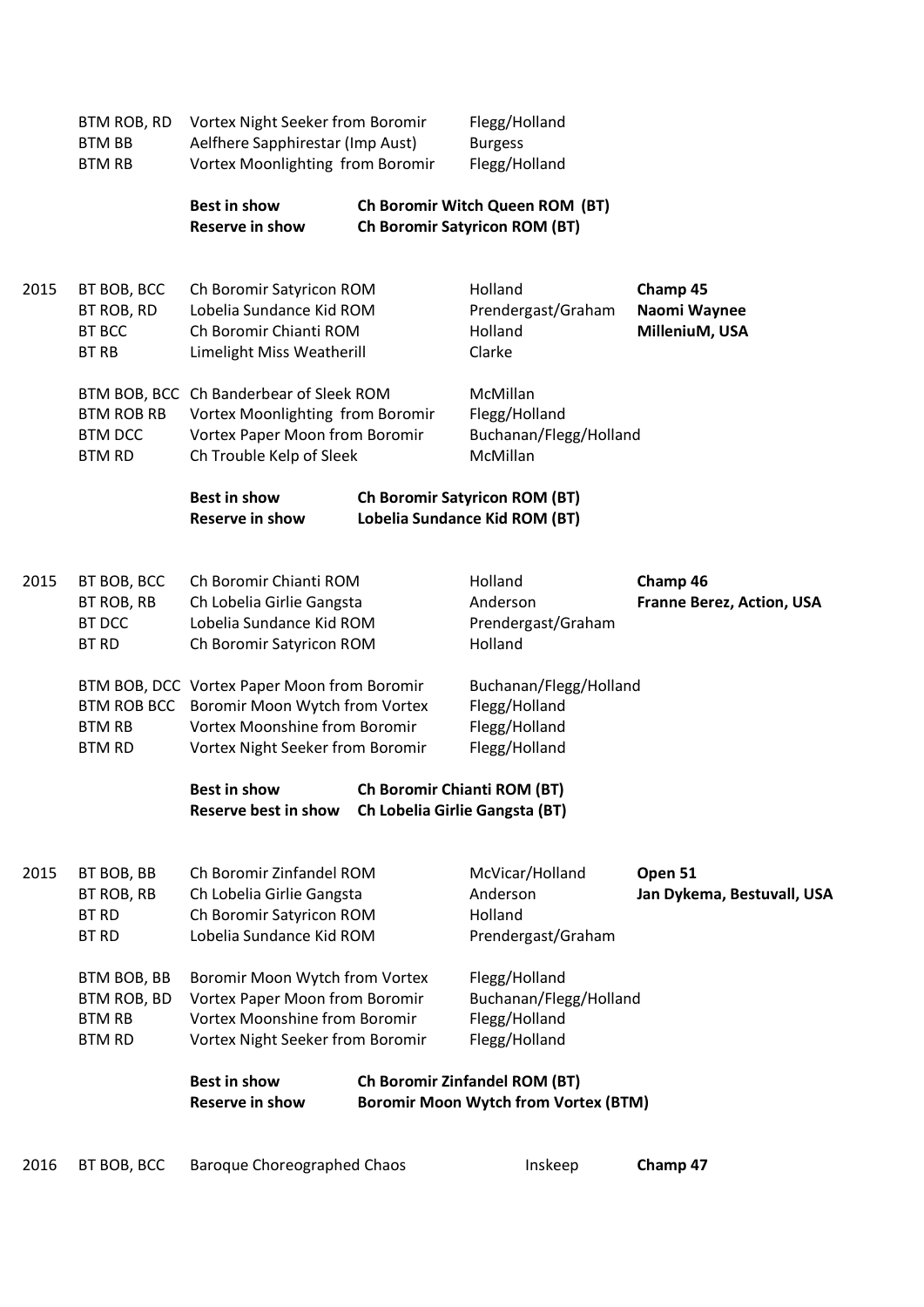|      | BT ROB, DCC<br><b>BT RB</b><br><b>BT RD</b>                         | Boromir Jerle Shannara<br>Ch Boromir Witch Queen ROM<br>Ch Raiden Altered Ego                                                                                               |                                                                     |                                                           | Holland<br>Holland<br><b>Scholes Brown</b>                                |         | Skip Greaney, Auburn, USA            |
|------|---------------------------------------------------------------------|-----------------------------------------------------------------------------------------------------------------------------------------------------------------------------|---------------------------------------------------------------------|-----------------------------------------------------------|---------------------------------------------------------------------------|---------|--------------------------------------|
|      | <b>BTM RB</b><br><b>BTM RD</b>                                      | BTM BOB, DCC Ch Vortex Paper Moon from Boromir ROM<br>BTM ROB BCC Boromir Moon Wytch from Vortex<br>Vortex Night Vision from Boromir<br>Ch Vortex Night Seeker from Boromir |                                                                     |                                                           | Buchanan/Flegg/Holland<br>Flegg/Holland<br>Flegg/Holland<br>Flegg/Holland |         |                                      |
|      |                                                                     | <b>Best in show</b><br><b>Reserve best in show</b>                                                                                                                          | <b>Baroque Choreographed Chaos (BT)</b>                             |                                                           | Ch Vortex Paper Moon from Boromir ROM (BTM)                               |         |                                      |
| 2016 | BT BOB, BD<br>BT ROB, RB<br><b>BT RD</b><br><b>BT RB</b>            | Lobelia Sundance Kid ROM<br>Ch Boromir Witch Queen ROM<br>Limelight the Joker<br><b>Eragon Dragons Dream</b>                                                                |                                                                     | Holland<br>Darby<br>Davis                                 | Prendergast/Graham                                                        | Open 52 | Diane Riley, NZ                      |
|      | BTM BOB, BD<br><b>BTM ROB, BB</b><br><b>BTM RB</b><br><b>BTM RD</b> | <b>Boromir Bloodmoon from Vortex</b><br>Vortex Night Vision from Boromir<br>Boromir Moon Wytch from Vortex<br>Vortex Night Seeker from Boromir                              |                                                                     | Murray<br>Flegg/Holland<br>Flegg/Holland<br>Flegg/Holland |                                                                           |         |                                      |
|      |                                                                     | <b>Best in show</b><br><b>Reserve in show</b>                                                                                                                               | Lobelia Sundance Kid ROM (BT)<br>Ch Boromir Witch Queen ROM (BT)    |                                                           |                                                                           |         |                                      |
| 2016 | BT BOB, BD<br>BT ROB, BB<br><b>BT RD</b><br>BT RB                   | Ch Black Hail O Manawatoa<br>Ch Baroque Altered Image ROM<br>Raiden Goodnight Gotham<br>Limelight Miss Weatherall                                                           |                                                                     | Irwin<br>Inskeep<br>Nathan<br>Clarke/Fulton               |                                                                           | Open 53 | Theresa Spurr, Amaize (USA)          |
|      | <b>BTM BB</b><br><b>BTM RB</b>                                      | BTM BOB, BD Vortex Night Vision from Boromir ROM Flegg/Holland<br>BTM ROB, RD Sol Invictus of Boromir<br>Ch Boromir Moon Wytch from Vortex<br>Dolly Did It of Boromir       |                                                                     | Holland<br>Flegg/Holland<br>Holland                       |                                                                           |         |                                      |
|      |                                                                     | <b>Best in show</b><br><b>Reserve in show</b>                                                                                                                               | Ch Black Hail O Manawatoa (BT)<br>Ch Baroque Altered Image ROM (BT) |                                                           |                                                                           |         |                                      |
| 2016 | BT BOB, DCC<br>BT ROB, BCC<br><b>BT RD</b><br><b>BT RB</b>          | Ch Raiden Altered Ego<br>Ch Vortex Cocolicious of Boromir<br>Raiden Goodnight Gotham<br>Ch Boromir Zinfandel ROM                                                            |                                                                     |                                                           | <b>Scholes Brown</b><br>Flegg/Holland<br>Nathan<br>McVicar/Holland        |         | Champ 48<br>John Spurr, Amaize (USA) |
|      | BTM ROB, RD<br><b>BTM BCC</b><br><b>BTM RB</b>                      | BTM BOB, DCC Ch Vortex Paper Moon from Boromir ROM<br>Sol Invictus of Boromir<br>Vortex Night Vision from Boromir ROM<br>Pandora Mother of Wickselme                        |                                                                     |                                                           | Buchanan/Flegg/Holland<br>Holland<br>Flegg/Holland<br>Ayris               |         |                                      |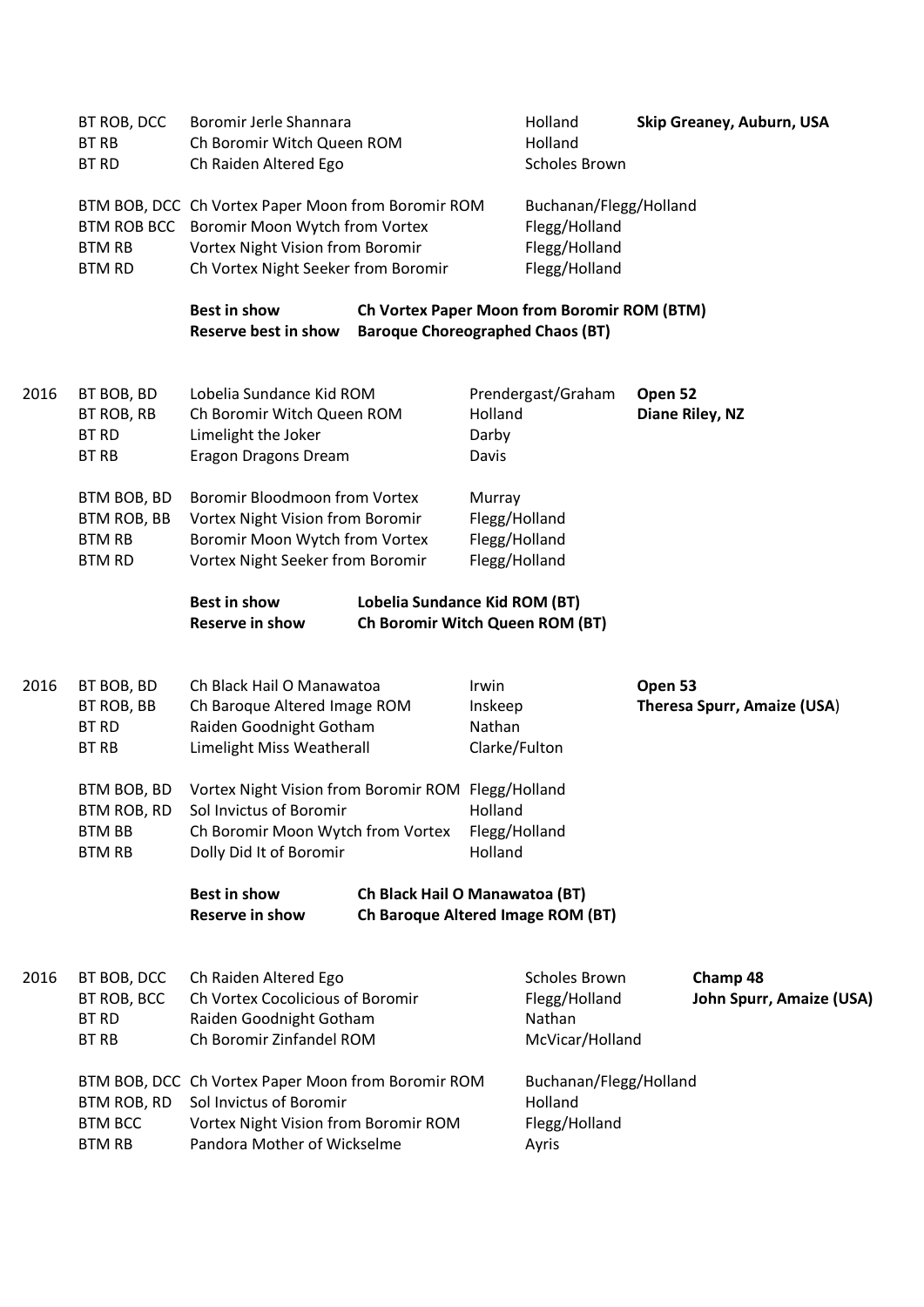## **Best in show Ch Raiden Altered Ego (BT)**<br> **Reserve in show Ch Vortex Cocolicious of Bo Reserve in show Ch Vortex Cocolicious of Boromir (BT)**

| 2017 | BT BOB, BD<br>BT ROB, BB<br><b>BT RD</b><br><b>BT RB</b>     | Ch Lobelia Frost Flame<br>Ch Boromir Gothic Promise of Vortex ROM<br>Lobelia Sundance Kid ROM<br>Eragon Dragons Dream                                                             |                                                                                     | Dalton<br>Flegg/Holland<br>Prendergast/Graham<br>Davis             |                                                                           | Open 54<br>Paul Haseldine, Veroli (Aust) |
|------|--------------------------------------------------------------|-----------------------------------------------------------------------------------------------------------------------------------------------------------------------------------|-------------------------------------------------------------------------------------|--------------------------------------------------------------------|---------------------------------------------------------------------------|------------------------------------------|
|      | BTM BOB, BD<br>BTM ROB, BB<br><b>BTM RD</b><br><b>BTM RB</b> | Ch Vortex Night Seeker from Boromir ROM<br>Vortex Night Vision from Boromir ROM<br>Winter Solstice of Boromir<br>Ch Boromir Moon Wytch from Vortex ROM                            |                                                                                     | Flegg/Holland<br>Flegg/Holland<br>Jackson/Holland<br>Flegg/Holland |                                                                           |                                          |
|      |                                                              | <b>Best in show</b><br><b>Reserve in show</b>                                                                                                                                     | <b>Ch Lobelia Frost Flame (BT)</b><br>Ch Vortex Night Seeker from Boromir ROM (BTM) |                                                                    |                                                                           |                                          |
| 2017 | BT BOB, DCC<br>BT ROB, BCC<br><b>BT RD</b><br><b>BT RB</b>   | Ch Lobelia Frost Flame<br>Boromir Skyclad<br>Raiden Goodnight Gotham<br>Ch Vortex Cocolicious of Boromir                                                                          |                                                                                     | Dalton<br>Holland<br>Nathan                                        | Flegg/Holland                                                             | Champ 49<br>Carl Pew, Silmaril, USA      |
|      | BTM ROB, RB<br><b>BTM DCC</b><br><b>BTM RD</b>               | BTM BOB, BCC Ch Boromir Moon Wytch from Vortex ROM<br>Ch Vortex Night Vision from Boromir ROM<br>Ch Vortex Night Seeker from Boromir ROM<br>Ch Vortex Paper Moon from Boromir ROM |                                                                                     |                                                                    | Flegg/Holland<br>Flegg/Holland<br>Flegg/Holland<br>Buchanan/Flegg/Holland |                                          |
|      |                                                              | <b>Best in show</b><br><b>Reserve in show</b>                                                                                                                                     | Ch Lobelia Frost Flame (BT)<br><b>Boromir Skyclad (BT)</b>                          |                                                                    |                                                                           |                                          |
| 2017 | BT BOB, BD<br>BT ROB, BB<br><b>BT RD</b><br><b>BT RB</b>     | Ch Lobelia Frost Flame ROM<br>Ch Baroque Altered Image ROM<br>Ch Limelight Caesar<br>Boromir Oh My Goth of Vortex                                                                 |                                                                                     | Dalton<br>Inskeep<br>Palmer<br>Flegg/Holland                       |                                                                           | Open 55<br>Jane Lindquist, Madcap, USA   |
|      | BTM BOB, BB<br>BTM ROB, BD<br><b>BTM RD</b><br><b>BTM RB</b> | Ch Boromir Moon Wytch from Vortex ROM<br>Winter Solstice of Boromir<br>Midwinter Sprite of Boromir<br>Ch Boromir Dragon Wytch of Vortex ROM                                       |                                                                                     | Flegg/Holland<br>Jackson/Holland<br>Holland<br>Ward                |                                                                           |                                          |
|      |                                                              | <b>Best in show</b><br><b>Reserve in show</b>                                                                                                                                     | Ch Lobelia Frost Flame ROM (BT)<br>Ch Boromir Moon Wytch from Vortex ROM (BTM)      |                                                                    |                                                                           |                                          |
| 2017 | BT BOB, BCC<br>BT ROB, RBCC<br>BT BD<br><b>BT RD</b>         | Ch Boromir Skyclad ROM<br>Ch Baroque Choreographed Chaos<br>Ch Lobelia Frost Flame<br>Ch Raiden Altered Ego                                                                       |                                                                                     | Holland<br>Inskeep<br>Dalton                                       | Scholes Brown                                                             | Champ 50<br>Pat Whincop, Pagwin, Aust    |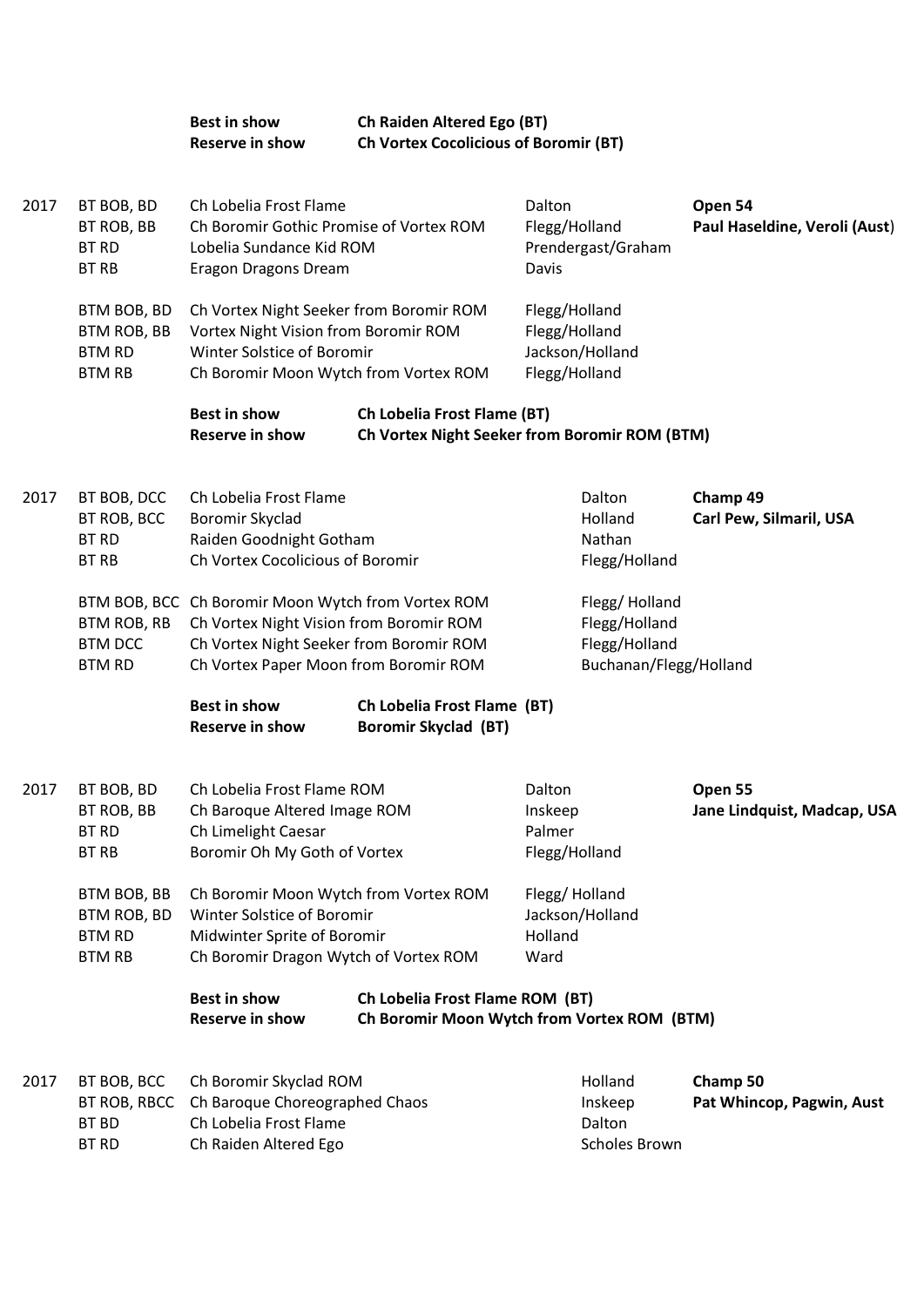|      | <b>BTM RD</b><br><b>BTM RB</b>                               | BTM BOB, BCC Ch Boromir Moon Wytch from Vortex ROM<br>BTM ROB, DCC Ch Winter Solstice of Boromir<br>Perseus Founder of Wickselme<br>Ch Boromir Dragon Wytch of Vortex ROM |                                                                       | Flegg/Holland<br>Jackson/Holland<br>Ward<br>Knowles               |         |                                                                 |
|------|--------------------------------------------------------------|---------------------------------------------------------------------------------------------------------------------------------------------------------------------------|-----------------------------------------------------------------------|-------------------------------------------------------------------|---------|-----------------------------------------------------------------|
|      |                                                              | <b>Best in show</b><br><b>Reserve in show</b>                                                                                                                             | Ch Boromir Skyclad ROM (BT)<br>Ch Baroque Choreographed Chaos (BT)    |                                                                   |         |                                                                 |
| 2018 | BT BOB, BD<br>BT ROB, BB<br><b>BT RD</b><br><b>BT RB</b>     | Ch Lobelia Sundance Kid ROM<br><b>Boromir Barolo</b><br>Ch Boromir Hand of Fate at Vortex ROM<br>Ch Boromir Oh My Goth of Vortex                                          |                                                                       | Prendergast/Graham<br>Holland<br>Holland/Flegg<br>Holland/Flegg   |         | Open 56<br>Kerry Hellsten,<br>Kahmins, Aust                     |
|      | BTM BOB, BD<br>BTM ROB, BB<br><b>BTM RD</b><br><b>BTM RB</b> | Perseus Founder of Wickselme<br>Ch Boromir Moon Wytch from Vortex ROM<br>Ch Winter Solstice of Boromir<br>Dolly Did it of Boromir                                         |                                                                       | Ward<br>Flegg/Holland<br>Jackson/Holland<br>Holland               |         |                                                                 |
|      |                                                              | <b>Best in show</b><br><b>Reserve in show</b>                                                                                                                             | Lobelia Sundance Kid ROM (BT)<br><b>Boromir Barolo (BT)</b>           |                                                                   |         |                                                                 |
| 2018 | BT BOB, DCC<br>BT ROB, BCC<br><b>BT RD</b><br>BT RB          | Ch Lobelia Sundance Kid ROM<br>Ch Lobelia Girlie Gangsta<br>Ch Lobelia Frost Flame<br>Ch Baroque Altered Image                                                            |                                                                       | Prendergast/Graham<br>Anderson<br>Dalton<br>Inskeep               |         | Champ 51<br><b>Bernadette Marshall</b><br><b>Wakatang, Aust</b> |
|      | <b>BTM RD</b><br><b>BTM RB</b>                               | BTM BOB, DCC Perseus Founder of Wickselme<br>BTM ROB, BCC Ch Boromir Moon Wytch from Vortex ROM<br>Ch Winter Solstice of Boromir<br>Dolly Did it of Boromir               |                                                                       | Ward<br>Flegg/Holland<br>Jackson/Holland<br>Holland               |         |                                                                 |
|      |                                                              | Best in show<br><b>Reserve in show</b>                                                                                                                                    | Lobelia Sundance Kid ROM (BT)<br>Ch Lobelia Girlie Gangsta (BT)       |                                                                   |         |                                                                 |
| 2017 | BT BOB, DCC<br>BT ROB, BCC<br><b>BT RD</b><br>BT RB          | Boromir Hand of Fate at Vortex<br>Ch Boromir Skyclad ROM<br>Lobelia Sundance Kid ROM<br>Ch Boromir Oh My Goth of Vortex                                                   |                                                                       | Holland / Flegg<br>Holland<br>Prendergast/Graham<br>Holland/Flegg | Open 54 | Kerry King. Brasshead, Aust                                     |
|      | BTM BOB, BD<br>BTM ROB, RD<br><b>BTM RB</b>                  | Perseus Founder of Wickselme ROM<br><b>Vortex Envision from Boromir</b><br>Dolly Did it of Boromir                                                                        |                                                                       | Ward<br>Coldicott<br>Holland                                      |         |                                                                 |
|      |                                                              | <b>Best in show</b><br><b>Reserve in show</b>                                                                                                                             | Ch Boromir Hand of Fate at Vortex (BT)<br>Ch Boromir Skyclad ROM (BT) |                                                                   |         |                                                                 |
| 2018 | BT BOB, BCC                                                  | Ch Boromir Skyclad ROM                                                                                                                                                    |                                                                       | Holland                                                           | Open 55 |                                                                 |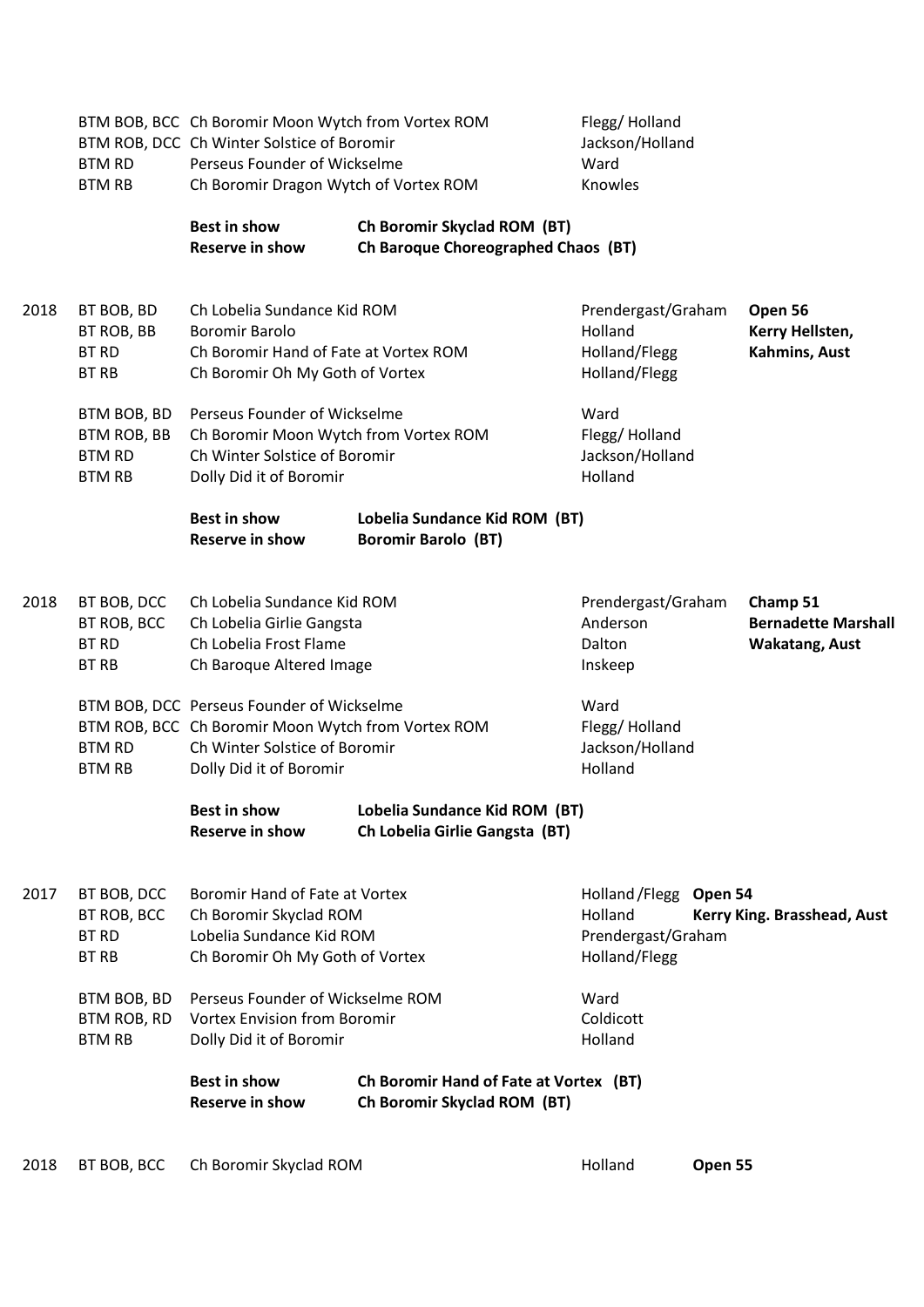|      |                                     | <b>Best in show</b>                                                                           | Ch Boromir Hand of Fate at Vortex ROM (BT) |                                         |                                                        |  |
|------|-------------------------------------|-----------------------------------------------------------------------------------------------|--------------------------------------------|-----------------------------------------|--------------------------------------------------------|--|
|      | <b>BTM RB</b>                       | Ch Sauvignon Blanc of Boromir                                                                 |                                            | Shelley                                 |                                                        |  |
|      | <b>BTM RD</b>                       | Vortex Holystone from Boromir                                                                 |                                            | Holland/Flegg                           |                                                        |  |
|      |                                     | BTM BOB, DCC Ch Boromir Triple Vision from Vortex ROM<br>BTM ROB, BCC Dolly Did it of Boromir |                                            | Whiteman/Holland/Flegg<br>Holland       |                                                        |  |
|      |                                     |                                                                                               |                                            |                                         |                                                        |  |
|      | <b>BT RB</b>                        | Ch Boromir Oh My Goth of Vortex                                                               |                                            | Flegg/Holland                           |                                                        |  |
|      | <b>BT RD</b>                        | Ch Boromir Blame the Fates of Vortex                                                          |                                            | Shanley                                 | <b>USA</b>                                             |  |
| 2019 | BT BOB, DCC<br>BT ROB, BCC          | Ch Boromir Skyclad ROM                                                                        |                                            | Holland                                 | <b>Bob Thomas, Grabo/Trebor</b>                        |  |
|      |                                     | Ch Boromir Hand of Fate at Vortex ROM                                                         |                                            | Holland / Flegg                         | Champ 53                                               |  |
|      |                                     | <b>Reserve in show</b>                                                                        | Lobelia Sundance Kid ROM (BT)              |                                         |                                                        |  |
|      |                                     | <b>Reserve in show</b>                                                                        | Ch Boromir Hand of Fate at Vortex ROM (BT) |                                         |                                                        |  |
|      | <b>BTM RB</b>                       | Ch Sauvignon Blanc of Boromir                                                                 |                                            | Shelley                                 |                                                        |  |
|      | <b>BTM RD</b>                       | Vortex Holystone from Boromir                                                                 |                                            | Holland/Flegg                           |                                                        |  |
|      | BTM ROB, BB                         | Glenleigh Madam Vastra                                                                        |                                            | Benson/Shelley                          |                                                        |  |
|      | BTM BOB, BD                         | Ch Boromir Triple Vision from Vortex                                                          |                                            | Whiteman/Holland/Flegg                  |                                                        |  |
|      | <b>BT RB</b>                        | Ch Boromir Oh My Goth of Vortex                                                               |                                            | Holland/Flegg                           |                                                        |  |
|      | <b>BT BB</b>                        | Ch Boromir Skyclad ROM                                                                        |                                            | Holland                                 | Sandibullies, Russia                                   |  |
|      | BT ROB, RD                          | Ch Lobelia Sundance Kid ROM                                                                   |                                            | Prendergast/Graham                      | Victoria Filatova,                                     |  |
| 2019 | BT BOB, DCC                         | Ch Boromir Hand of Fate at Vortex ROM                                                         |                                            | Holland/Flegg                           | Open 56                                                |  |
|      |                                     | <b>Reserve in show</b>                                                                        | Ch Bramble Devil's Prayer (BT)             |                                         |                                                        |  |
|      |                                     | <b>Best in show</b>                                                                           | Ch Boromir Skyclad ROM (BT)                |                                         |                                                        |  |
|      | <b>BTM RD</b>                       | Boromir Triple Vision from Vortex                                                             |                                            | Whiteman/Holland/Flegg                  |                                                        |  |
|      |                                     | BTM ROB, BCC Ch Boromir Moon Wytch from Vortex ROM                                            |                                            | Flegg/Holland                           |                                                        |  |
|      |                                     | BTM BOB, DCC Perseus Founder of Wickselme ROM                                                 |                                            | Ward                                    |                                                        |  |
|      | <b>BT RB</b>                        | Ch Baroque Altered Image ROM                                                                  |                                            | Inskeep                                 |                                                        |  |
|      | <b>BT RD</b>                        | Boromir Hand of Fate at Vortex                                                                |                                            | Holland/Flegg                           |                                                        |  |
|      | BT ROB, DCC                         | Ch Bramble Devil's Prayer                                                                     |                                            | Davis                                   | Duff Harris, Allegro, USA                              |  |
| 2018 | BT BOB, BCC                         | Ch Boromir Skyclad ROM                                                                        |                                            | Holland                                 | Champ 52                                               |  |
|      |                                     | <b>Reserve in show</b>                                                                        | Ch Boromir Hand of Fate at Vortex (BT)     |                                         |                                                        |  |
|      |                                     | <b>Best in show</b>                                                                           | Ch Boromir Skyclad ROM (BT)                |                                         |                                                        |  |
|      | <b>BTM RB</b>                       | Dolly Did it of Boromir                                                                       |                                            | Holland                                 |                                                        |  |
|      | <b>BTM ROB, BB</b><br><b>BTM RD</b> | Ch Boromir Moon Wytch from Vortex ROM<br><b>Boromir Triple Vision from Vortex</b>             |                                            | Holland/Flegg<br>Whiteman/Holland/Flegg |                                                        |  |
|      | BTM BOB, BD                         | Perseus Founder of Wickselme ROM                                                              |                                            | Ward                                    |                                                        |  |
|      |                                     |                                                                                               |                                            |                                         |                                                        |  |
|      | <b>BT RD</b>                        | Ch Raiden Altered Ego                                                                         |                                            | <b>Scholes Brown</b>                    |                                                        |  |
|      | BT ROB, DCC<br><b>BT RB</b>         | Boromir Hand of Fate at Vortex<br><b>Boromir Bootylicious of Vortex</b>                       |                                            | Holland/Flegg                           | Holland/Flegg Tony Wiseman,<br><b>Bullroarus, Aust</b> |  |
|      |                                     |                                                                                               |                                            |                                         |                                                        |  |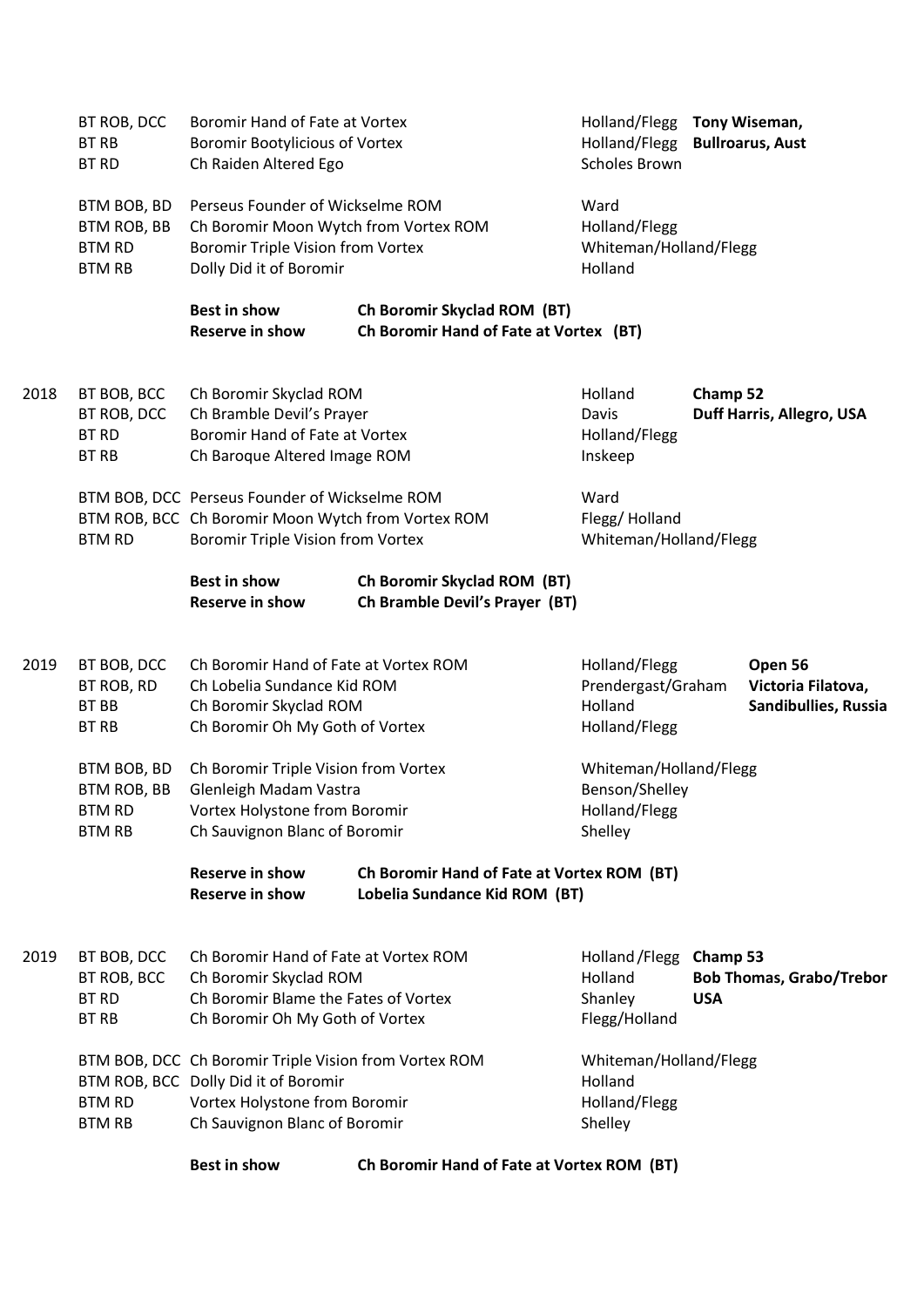**Reserve in show Ch Boromir Skyclad ROM (BT)**

| 2019 | BT BOB, BB<br>BT ROB, BD<br><b>BT RD</b><br><b>BT RB</b>       | Ch Boromir Skyclad ROM<br>Lobelia Sundance Kid ROM<br>Ch Boromir Hand of Fate at Vortex ROM<br>Ch Boromir Zinfandel ROM                                                            |                                                                                           | Holland<br>Prendergast/Graham<br>Holland / Flegg<br>McVicar/Holland                   |                                                       | Open 57<br>Di Cross,<br>Missigai, Aust     |
|------|----------------------------------------------------------------|------------------------------------------------------------------------------------------------------------------------------------------------------------------------------------|-------------------------------------------------------------------------------------------|---------------------------------------------------------------------------------------|-------------------------------------------------------|--------------------------------------------|
|      | BTM BOB, BB<br>BTM ROB, BD<br><b>BTM RD</b><br><b>BTM RB</b>   | Ch Boromir Moon Wytch from Vortex ROM<br>Ch Boromir Triple Vision from Vortex ROM<br>Perseus Founder of Wickselme ROM<br>Ch Sauvignon Blanc of Boromir                             |                                                                                           | Flegg/Holland<br>Whiteman/Holland/Flegg<br>Ward<br>Shelley                            |                                                       |                                            |
|      |                                                                | <b>Best in show</b><br><b>Reserve in show</b>                                                                                                                                      | Ch Boromir Skyclad ROM (BT)<br>Lobelia Sundance Kid ROM (BT)                              |                                                                                       |                                                       |                                            |
| 2019 | BT BOB, DCC<br>BT ROB, RDCC<br><b>BT BCC</b><br><b>BT RBCC</b> | Lobelia Sundance Kid ROM<br>Ch Boromir Hand of Fate at Vortex ROM<br>Ch Boromir Skyclad ROM<br><b>Vortex Fateful Promise of Boromir</b>                                            |                                                                                           | Prendergast/Graham<br>Holland / Flegg<br>Holland<br>Flegg/Holland                     | Champ 54<br><b>Susie Harris</b><br><b>Allegro USA</b> |                                            |
|      | <b>BTM RDCC</b><br><b>BTM RBCC</b>                             | BTM BOB, DCC Ch Boromir Triple Vision from Vortex ROM<br>BTM ROB, BCC Ch Boromir Wytch's Circle from Vortex<br>Winter Solstice of Boromir<br>Ch Boromir Moon Wytch from Vortex ROM |                                                                                           | Whiteman/Holland/Flegg<br>Whiteman/Flegg/ Holland<br>Jackson/Holland<br>Flegg/Holland |                                                       |                                            |
|      |                                                                | <b>Best in show</b><br><b>Reserve in show</b>                                                                                                                                      | Ch Lobelia Sundance Kid ROM (BT)<br>Ch Boromir Hand of Fate at Vortex ROM (BT)            |                                                                                       |                                                       |                                            |
| 2020 | BT BOB, BD<br>BT ROB, RD<br><b>BT BB</b><br><b>BT RB</b>       | Ch Boromir Hand of Fate at Vortex ROM<br>Te Raimona O Manawatoa<br>Ch Boromir Skyclad ROM<br>Ch Bulltanica Solarflair ROM                                                          |                                                                                           | Holland / Flegg<br>Arnold/Irwin<br>Holland<br>McVicar                                 | Open 58<br>Satori, Aust                               | <b>Lance Stephenson</b>                    |
|      | BTM BOB, BB<br>BTM ROB, RB<br><b>BTM BD</b><br><b>BTM RD</b>   | Vortex Night Myst from Boromir<br>Glenleigh Madam Vastra<br>Perseus Founder of Wickselme ROM<br>Ch Boromir Triple Vision from Vortex ROM                                           |                                                                                           | Flegg/Holland<br>Benson/Shelley<br>Ward<br>Whiteman/Flegg/Holland                     |                                                       |                                            |
|      |                                                                | <b>Best in show</b><br><b>Reserve in show</b>                                                                                                                                      | Ch Boromir Hand of Fate at Vortex ROM (BT)<br><b>Vortex Night Myst from Boromir (BTM)</b> |                                                                                       |                                                       |                                            |
| 2020 | BT BOB, DCC<br>BT ROB, RD<br><b>BT BCC</b><br><b>BT RBCC</b>   | Ch Boromir Hand of Fate at Vortex ROM<br>Lobelia Sundance Kid ROM<br>Ch Bulltanica Solarflair ROM<br>h Boromir Skyclad ROM                                                         |                                                                                           | Holland / Flegg<br>Prendergast/Graham<br>McVicar<br>Holland                           |                                                       | Champ 55<br>Vanessa Hearn<br>Warbonnet, UK |
|      | BTM ROB, RB<br><b>BTM DCC</b><br><b>BTM RDCC</b>               | BTM BOB, BCC Aust Ch Speiread MP Twiddle Bug ROM<br>Ch Boromir Moon Wytch from Vortex ROM<br>Perseus Founder of Wickselme ROM<br>Winter Solstice of Boromir ROM                    |                                                                                           | Denson<br>Flegg/Holland<br>Ward<br>Jackson/Holland                                    |                                                       |                                            |